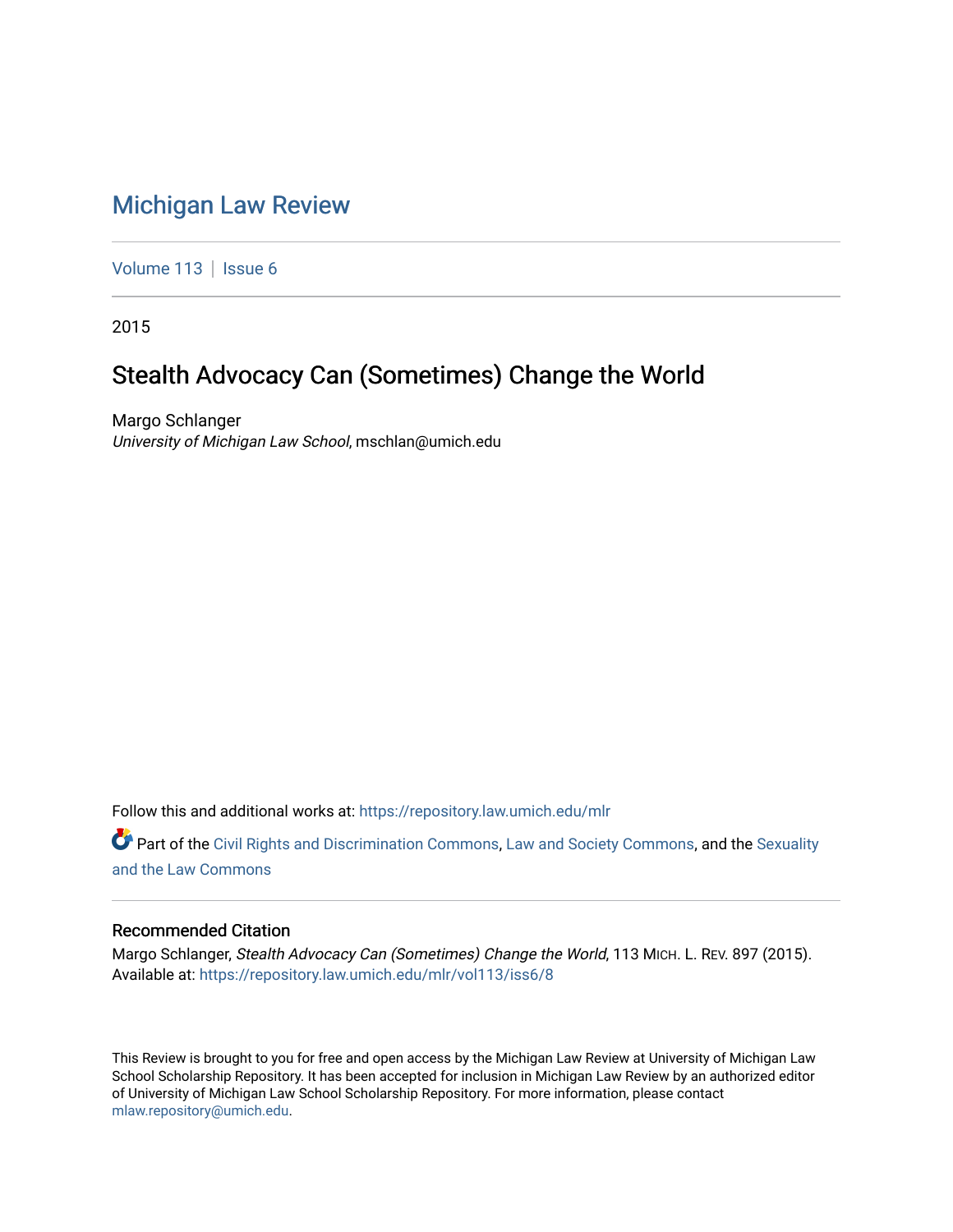## **STEALTH ADVOCACY CAN (SOMETIMES) CHANGE THE WORLD**

#### *Margo Schlanger\**

Below the Radar: How Silence Can Save Civil Rights. By *Alison L. Gash*. Oxford and New York: Oxford University Press. 2015. Pp. xx, 205. \$45.

#### **INTRODUCTION**

Scholarship and popular writing about lawsuits seeking broad social change have been nearly as contentious as the litigation itself. In a normative mode, commentators on the right have long attacked change litigation as imperialist and ill informed,<sup>1</sup> besides producing bad outcomes.<sup>2</sup> Attacks from the left have likewise had both prescriptive and positive strands, arguing that civil rights litigation is "subordinating, legitimating, and alienating."3 As one author recently summarized in this Law Review, these observers claim "that rights litigation is a waste of time, both because it is not actually successful in achieving social change and because it detracts attention and resources from more meaningful and sustainable forms of work such as mobilization, political lobbying, and community organizing."<sup>4</sup>

Several particularly influential studies eschew the clear ideological position of the works just referenced; they offer what they claim is a purer empirical grounding for the conversation. These studies highlight backlash, purporting to demonstrate that many landmark decisions—among them, the U.S. Supreme Court's *Brown v. Board of Education* and *Roe v. Wade*, the Hawaii Supreme Court's *Baehr v. Lewin*, and the Massachusetts Supreme Judicial Court's *Goodridge v. Department of Public Health*—have turned out to be not merely inefficacious but counterproductive, harming the very causes they aimed to assist because of the countermovements they provoked.5

Henry M. Butzel Professor of Law, University of Michigan Law School.

<sup>1.</sup> *See, e.g.*, DONALD L. HOROWITZ, THE COURTS AND SOCIAL POLICY (1977); Nathan Glazer, *Towards an Imperial Judiciary?*, Pub. Int., Fall 1975, at 104.

<sup>2.</sup> *See, e.g.*, Jeremy Rabkin, Judicial Compulsions: How Public Law Distorts Public Policy (1989); Ross Sandler & David Schoenbrod, Democracy by Decree: What Happens When Courts Run Government (2003).

<sup>3.</sup> Robin L. West, *Tragic Rights: The Rights Critique in the Age of Obama*, 53 Wm. & Mary L. Rev. 713, 715 (2011).

<sup>4.</sup> Alan K. Chen, *Rights Lawyer Essentialism and the Next Generation of Rights Critics*, 111 Mich. L. Rev. 903, 922 (2013) (book review).

<sup>5.</sup> On *Brown* and *Roe*, the most well-known proponents of this backlash analysis are Gerald N. Rosenberg, The Hollow Hope: Can Courts Bring About Social Change?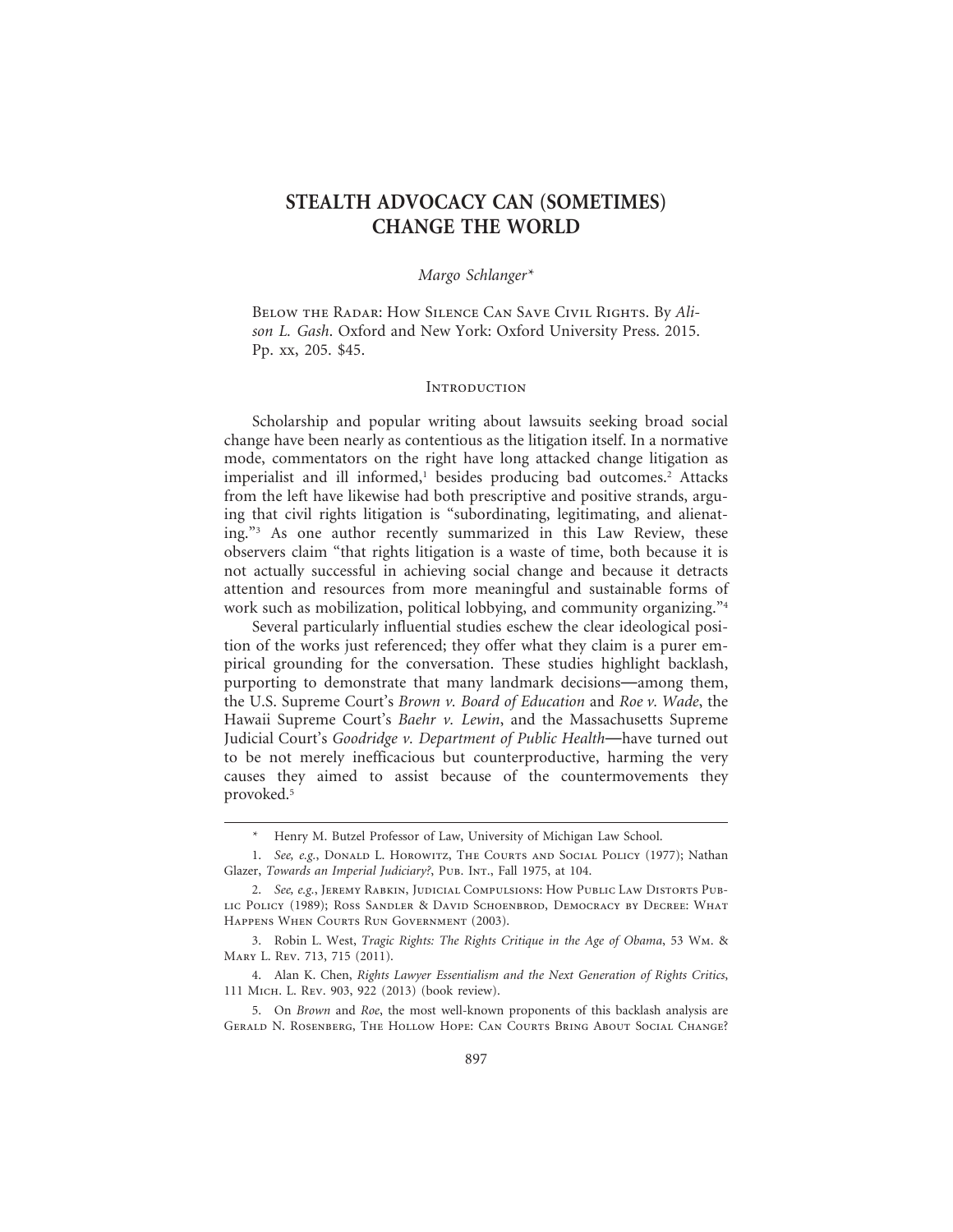#### 898 *Michigan Law Review* [Vol. 113:897

But rights lawsuits have their defenders as well, among both advocates and scholars.6 Many of these defenders agree with lawsuit critics that "activists and analysts" err, badly, if they assume "that litigation can evoke a declaration of rights from courts; that it can, further, be used to assure the realization of these rights; and, finally, that realization is tantamount to meaningful change."7 To use Professor Scheingold's phrase, these assumptions are tantamount to a "myth of rights"8—and, like so many myths, this one does not reflect reality. A much more fruitful frame, Scheingold writes in his classic treatment, focuses on "the politics of rights,"9 in which a right recognized by a court is "best treated as a resource of uncertain worth" whose "value . . . will . . . depend in all likelihood on the circumstances and on the manner in which it is employed."10 Accordingly, rights lawsuits—and the "cause lawyers" who bring them—*can* improve the welfare of their intended beneficiaries, by using litigation as a piece of a more comprehensive political strategy.

Continuing to quote Scheingold (but it could be any of a small library of consonant analyses), litigation and the rights it aims to vindicate are productive only if "useful for redistributing power and influence in the political arena."11 This can occur if litigation is used for "political mobilization and . . . in this way affect[s] the balance of forces."<sup>12</sup> Introducing data from her interviews with dozens of leading public interest lawyers, Professor Rhode explains:

- 8. *Id.*
- 9. *Id.* at 6–7 (emphasis omitted).
- 10. *Id.* at 7.
- 11. *Id.* at 8.
- 12. *Id.*

<sup>(1</sup>st ed. 1991), and Michael J. Klarman, From Jim Crow to Civil Rights (2004). More recently, both Rosenberg and Klarman also addressed backlash to marriage-equality cases, including in Hawaii and Massachusetts. Michael J. Klarman, From the Closet to the Altar: Courts, Backlash, and the Struggle for Same-Sex Marriage (2013) [hereinafter Klarman, Closet to the Altar]; Gerald N. Rosenberg, The Hollow Hope: Can Courts Bring About Social Change? 419 (2d ed. 2008) [hereinafter Rosenberg, The Hollow Hope (2d ed.)]; Gerald N. Rosenberg, *Courting Disaster: Looking for Change in All the Wrong Places*, 54 Drake L. Rev. 795, 812–13 (2006). Klarman's 2013 book is far less categorical in its claim of counterproductiveness than his 2005 article on the same topic, Michael J. Klarman, Brown *and* Lawrence *(and* Goodridge*)*, 104 Mich. L. Rev. 431, 482 (2005) ("By outpacing public opinion on issues of social reform, such rulings mobilize opponents, undercut moderates, and retard the cause they purport to advance.").

<sup>6.</sup> *See, e.g.*, Alan K. Chen & Scott L. Cummings, Public Interest Lawyering: A Contemporary Perspective 220–21, 521–22 (2013); Joel F. Handler, Social Movements and the Legal System: A Theory of Law Reform and Social Change 214–22 (1978); GERALD P. LÓPEZ, REBELLIOUS LAWYERING (1992); MICHAEL W. MCCANN, RIGHTS AT WORK: PAY EQUITY REFORM AND THE POLITICS OF LEGAL MOBILIZATION (1994); Deborah L. Rhode, *Public Interest Law: The Movement at Midlife*, 60 Stan. L. Rev. 2027 (2008).

<sup>7.</sup> Stuart A. Scheingold, The Politics of Rights: Lawyers, Public Policy, and POLITICAL CHANGE 5 (Univ. of Mich. Press, 2d ed. 2004) (1974).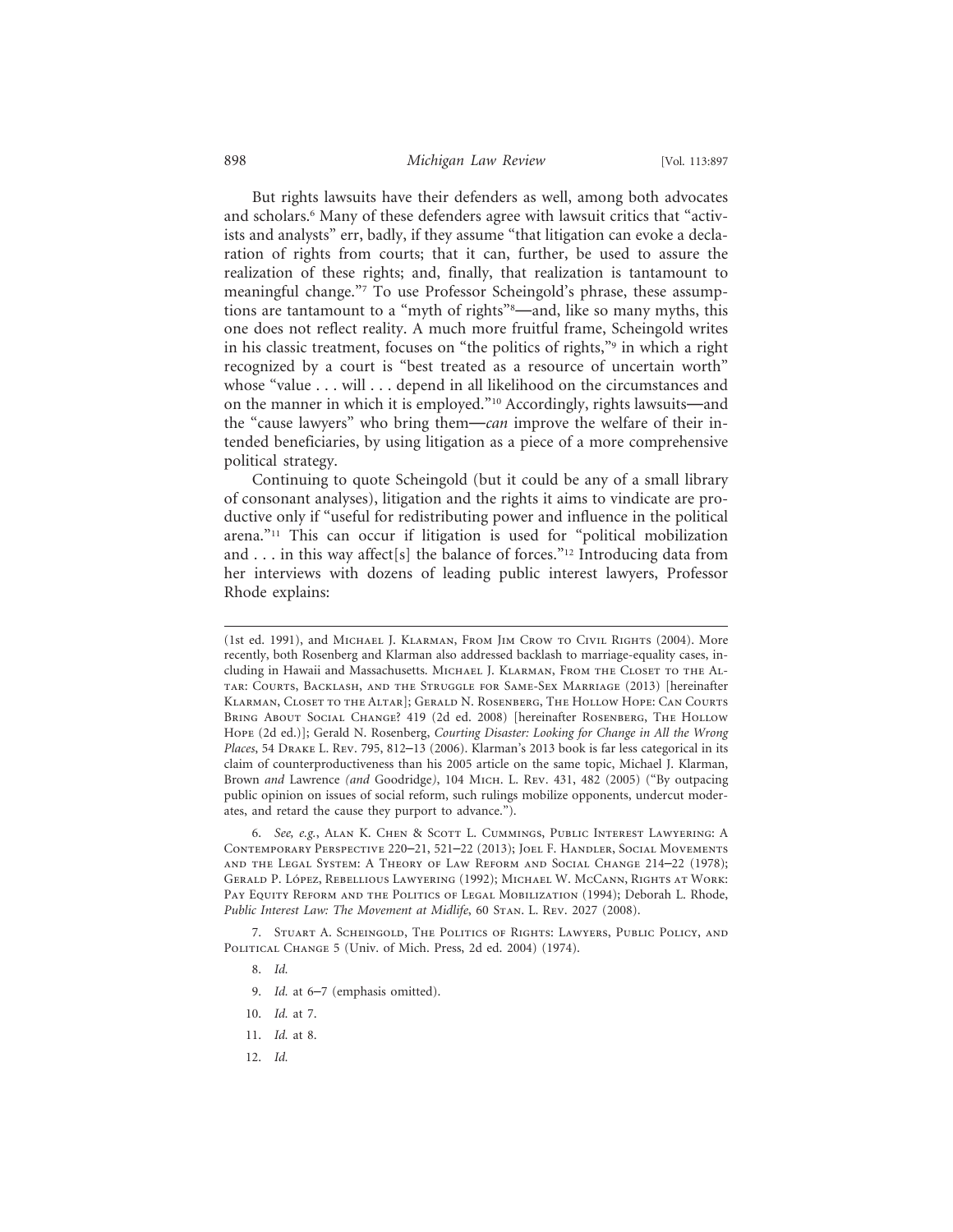Part of the reason public interest groups have relied heavily on lawsuits is because they can sometimes mobilize such [financial and popular] support and because other options are less available. . . . As research on social movements makes clear, lawsuits can help frame problems as injustices, identify perpetrators and responses, and reinforce a sense of collective identity, all of which build a political base for reform.<sup>13</sup>

Rhode further summarizes: "In describing their most effective strategies, public interest leaders most often mentioned, in addition to impact litigation, coalition building and communication."14 And indeed, studies of the varied practices of advocates for whom litigation is an important tool find that litigation remains attractive to those advocates in large part because lawsuits provide a public focal point for organizing, possessing a "unique ability . . . to attract resources and publicity."15

In *Below the Radar: How Silence Can Save Civil Rights*, Alison L. Gash<sup>16</sup> adds a key insight into the mix—and in the process demonstrates that litigation theory needs substantially more sophistication to catch up with smart lawyers. Sometimes, she argues, civil rights advocates and clients succeed not by using litigation to organize or mobilize movements, but by stealth—by keeping their cases quiet, "below the radar" of public notice and therefore of opposition. Gash develops two case studies to undergird the theoretical point. The first deals with parenting-equality advocacy on behalf of gays and lesbians, the second with group homes for people with disabilities or recovering from addictions. Each is interesting on its own, and each is well told. Gash doesn't just summarize existing evidence; she interviewed dozens of advocates, and these form the core of her account. In addition, Gash conducted several very illuminating media-analysis studies.

Part I of this Review addresses the parenting-equality case study. I summarize Gash's account and add to it the cautionary tale of the 2002 failure of stealth parenting-equality advocacy in Michigan. Part II addresses, more briefly, Gash's group-home study. In Part III, I put Gash's theoretical contribution into context. Her important and original contribution is her claim

<sup>13.</sup> Rhode, *supra* note 6, at 2044 (footnote omitted).

<sup>14.</sup> *Id.* at 2048.

<sup>15.</sup> Gwendolyn M. Leachman, *From Protest to* Perry*: How Litigation Shaped the LGBT Movement's Agenda*, 47 U.C. Davis L. Rev. 1667, 1687 (2014). Professor Leachman rests this summary—which she demonstrates applies to LGBT advocacy in California over three decades—on a large array of prior work, including, for example, McCann, *supra* note 6, at 54–60; Helena Silverstein, Unleashing Rights: Law, Meaning, and the Animal Rights Movement 71 (1996); Steven E. Barkan, *Political Trials and Resource Mobilization: Towards an Understanding of Social Movement Litigation*, 58 Soc. Forces 944, 954–55 (1980); Christopher Coleman et al., *Social Movements and Social-Change Litigation: Synergy in the Montgomery Bus Protest*, 30 Law & Soc. Inquiry 663, 668 (2005) (asserting that social movements used the law "as a rhetorical resource, as a 'club,' . . . an inspiration and an aspiration—to gain the upper hand in the conflict"); and Sandra R. Levitsky, *To Lead with Law: Reassessing the Influence of* Legal Advocacy Organizations in Social Movements, in CAUSE LAWYERS AND SOCIAL MOVEments 145, 145–46, 158 (Austin Sarat & Stuart A. Scheingold eds., 2006).

<sup>16.</sup> Assistant Professor of Political Science, University of Oregon.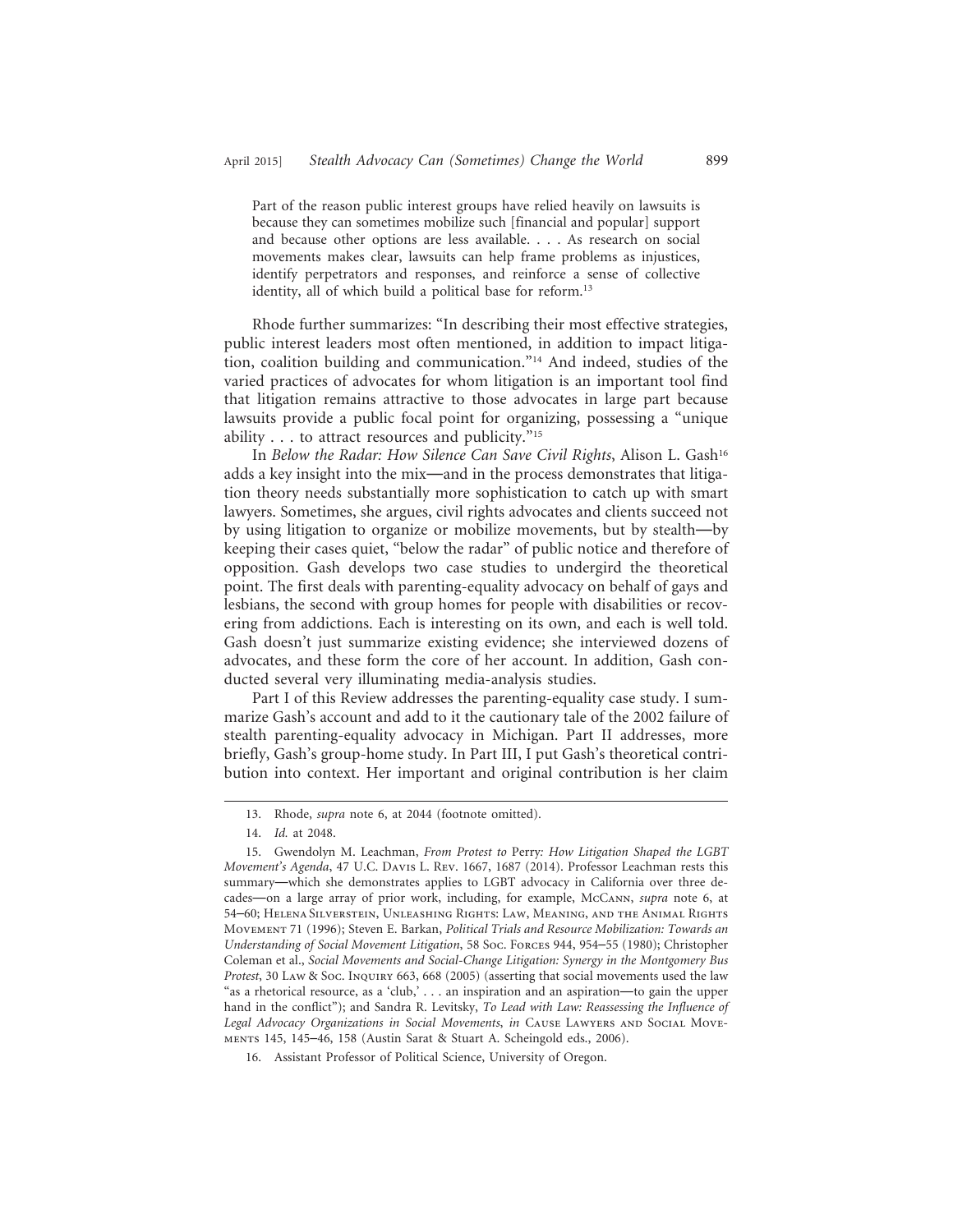that civil rights litigation can succeed quietly, not just loudly. In evaluating this claim, I suggest that she might usefully have addressed the issue of whether stealth advocacy is really a subset of a broader category of efforts to first alter social facts on the ground, and then play defense to preserve that alteration.

#### I. The Fight for Parenting Equality

Gash compares parenting-equality litigation to a more familiar struggle—for LGBT marriage equality. The basic contours of the same-sex marriage saga are familiar to anyone who has been paying attention for the past twenty years. In the 1970s and 1980s, a number of gay and lesbian couples attempted to get married, but failed. Even the few who succeeded in obtaining marriage licenses from cooperative county clerks were unable to exercise the ordinary rights concomitant with marriage. For example, Gash recounts the episode underlying an early litigation loss in which an American's visa application for his husband was denied—notwithstanding their Colorado marriage license and ceremony—with a letter from a federal immigration official that stated, "You have failed to establish that a bona fide marital relationship can exist between two faggots."<sup>17</sup> Scattered litigation efforts were equally unavailing.<sup>18</sup> But that changed in 1993, when the Hawaii Supreme Court took a step toward marriage equality, holding in *Baehr v. Lewin* that under the Hawaii Constitution, a ban on same-sex marriage would pass muster only if the state could demonstrate "(a) the statute's sexbased classification is justified by compelling state interests and (b) the statute is narrowly drawn to avoid unnecessary abridgments of the applicant couples' constitutional rights."19 Along with a remand to the state trial court, to determine if such a rationale existed, came a "tsunami of opposition" nationwide (p. 193).

Under the Constitution's Full Faith and Credit Clause,<sup>20</sup> marriages lawfully celebrated in any state are presumptively valid in any other state, absent

<sup>17.</sup> P. 54 (internal quotation marks omitted). It seems that the letter, but not the ruling, was rescinded. According to an *Associated Press* description of a more moderately expressed superseding document, the Immigration and Nationalization Service later explained that "while one partner in a homosexual marriage may function as a female in some ways, he cannot function as a wife by assuming female duties and obligations inherent in the marital relationship," and that "[a] union of this sort was never intended by Congress to form a basis of a visa petition." *Gay Pair Sue U.S. Immigration to Ward Off Man's Deportation*, GLOBE & Mail, Mar. 16, 1979, at 11 (internal quotation marks omitted). This incident is also described in Stephen H. Legomsky & Cristina M. Rodríguez, Immigration and Refugee Law and Policy 267–73 (5th ed. 2009). The resulting litigation is reported as *Adams v. Howerton*, 673 F.2d 1036 (9th Cir. 1982).

<sup>18.</sup> *See, e.g.*, *Howerton*, 673 F.2d 1036; Jones v. Hallahan, 501 S.W.2d 588 (Ky. Ct. App. 1973); Baker v. Nelson, 191 N.W.2d 185 (Minn. 1971), *appeal dismissed*, 409 U.S. 810 (1972); Singer v. Hara, 522 P.2d 1187 (Wash. Ct. App. 1973).

<sup>19. 852</sup> P.2d 44, 67 (Haw. 1993).

<sup>20. &</sup>quot;Full Faith and Credit shall be given in each State to the public Acts, Records, and judicial Proceedings of every other State. And the Congress may by general Laws prescribe the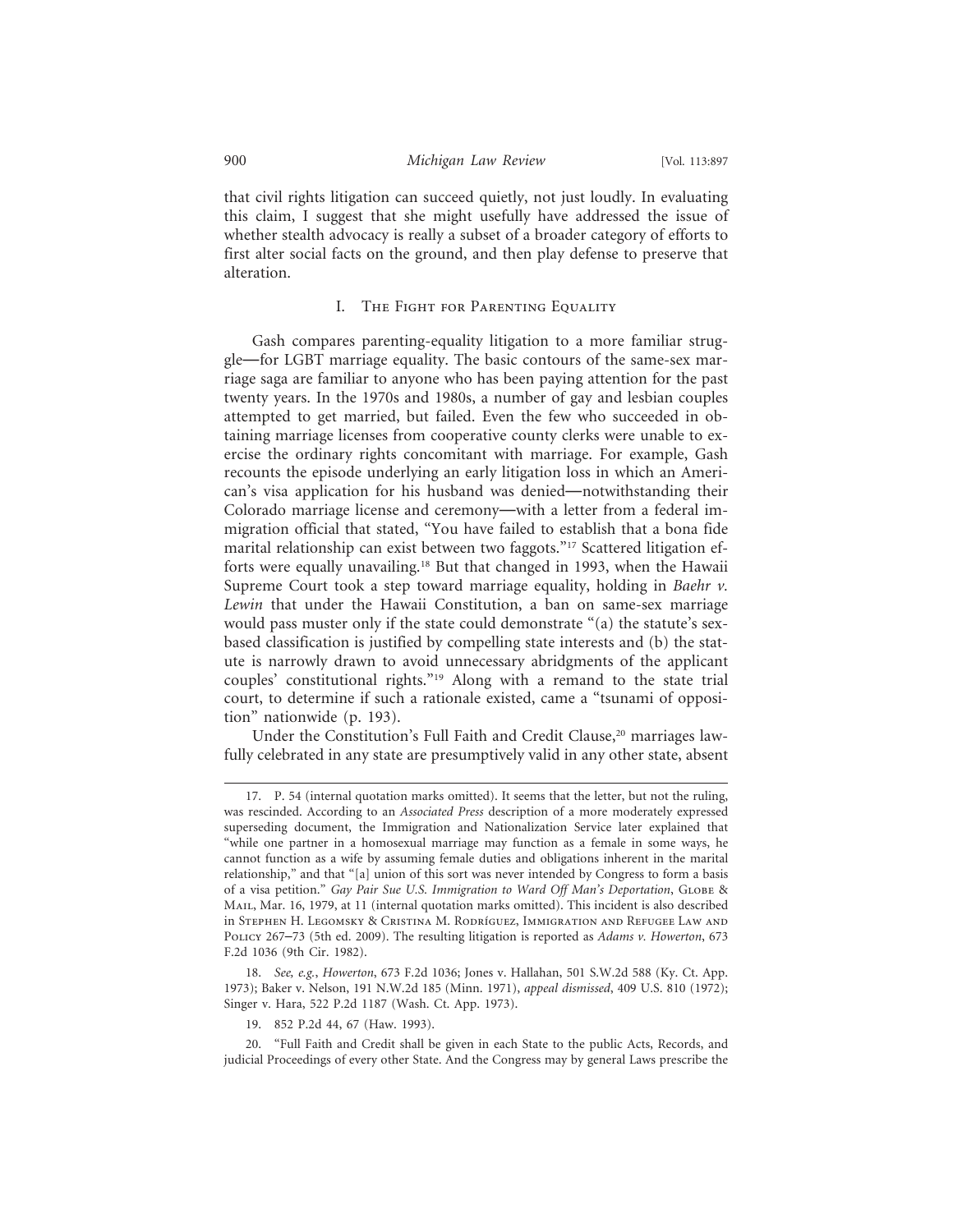contrary congressional action.21 Hawaii allows nonresidents to marry; there's no need even to spend a few days at the beach waiting for a license.22 So had Hawaii's same-sex marriage ban failed on remand,<sup>23</sup> any same-sex couple could have traveled to Hawaii to marry and then demanded—and plausibly, if not certainly, received—recognition of that marriage back home. Gash quotes a pro-LGBT activist who explains that this possibility was extraordinarily threatening to same-sex marriage opponents: "There was this threat that we didn't encounter with other issues. It's like a virus. If you let Hawaii [*sic*] then all gays everywhere can marry. If you allow it anywhere you allow it everywhere" (p. 62).

And so opponents responded. They passed the federal Defense of Marriage Act ("DOMA"), which both defined "marriage," for federal purposes, as "mean[ing] only a legal union between one man and one woman as husband and wife," and authorized states to deny full faith and credit to samesex marriages recognized in other states.<sup>24</sup> And in state after state, the opponents passed either statutes or constitutional amendments—or both—barring same-sex couples from getting married.25

Thus in the years following *Baehr*, same-sex marriage looked to many observers like a clear object lesson about the limits of rights litigation. "Simply put," gay rights scholar John D'Emilio wrote in 2007, "the marriage campaign has been a disaster."26 Rosenberg, for his part, scolded LGBT advocates for their overreach:

22. HAW. REV. STAT. §§ 572-1 to -15 (2006 & Supp. 2013), amended by Hawaii Marriage Equality Act of 2013 (effective Dec. 2, 2013); *see also Vital Records: Marriage Licenses*, Haw. St. DEP'T OF HEALTH, http://health.hawaii.gov/vitalrecords/marriage-licenses/ (last visited Oct. 30, 2014) (no waiting period).

23. What *did* happen on remand was the following: First, the court entered a long stay for the Commission on Sexual Orientation and the Law to make a recommendation. Then the Commission issued a recommendation in favor of marriage equality. Then the state passed a constitutional amendment. Klarman, Closet to the Altar, *supra* note 5, at 57, 63–66.

24. Defense of Marriage Act, Pub. L. No. 104–199, 110 Stat. 2419 (1996) (codified at 1 U.S.C. § 7 & 28 U.S.C. § 1738C), *invalidated in part by* United States v. Windsor, 133 S. Ct. 2675 (2013).

25. Rosenberg, The Hollow Hope (2d ed.), *supra* note 5, at 357 tbl.13.1; *History and Timeline of the Freedom to Marry in the United States*, FREEDOM TO MARRY, http://www .freedomtomarry.org/pages/history-and-timeline-of-marriage (last updated Oct. 6, 2014); Same-Sex Marriage Laws, NAT'L CONF. OF ST. LEGISLATURES (Oct. 21, 2014), http://www.ncsl .org/research/human-services/same-sex-marriage-laws.aspx.

26. John D'Emilio, *Will the Courts Set Us Free? Reflections on the Campaign for Same-Sex Marriage*, *in* The Politics of Same-Sex Marriage 39, 45 (Craig A. Rimmerman & Clyde Wilcox eds., 2007).

Manner in which such Acts, Records and Proceedings shall be proved, and the Effect thereof." U.S. CONST. art. IV, § 1.

<sup>21.</sup> For a comprehensive analysis of the full faith and credit and choice-of-law issues relevant to state recognition of "unpopular marriages," see Deborah M. Henson, *Will Same-Sex Marriages Be Recognized in Sister States?: Full Faith and Credit and Due Process Limitations on States' Choice of Law Regarding the Status and Incidents of Homosexual Marriages Following Hawaii's* Baehr v. Lewin, 32 U. Louisville J. Fam. L. 551, 599–600 (1994).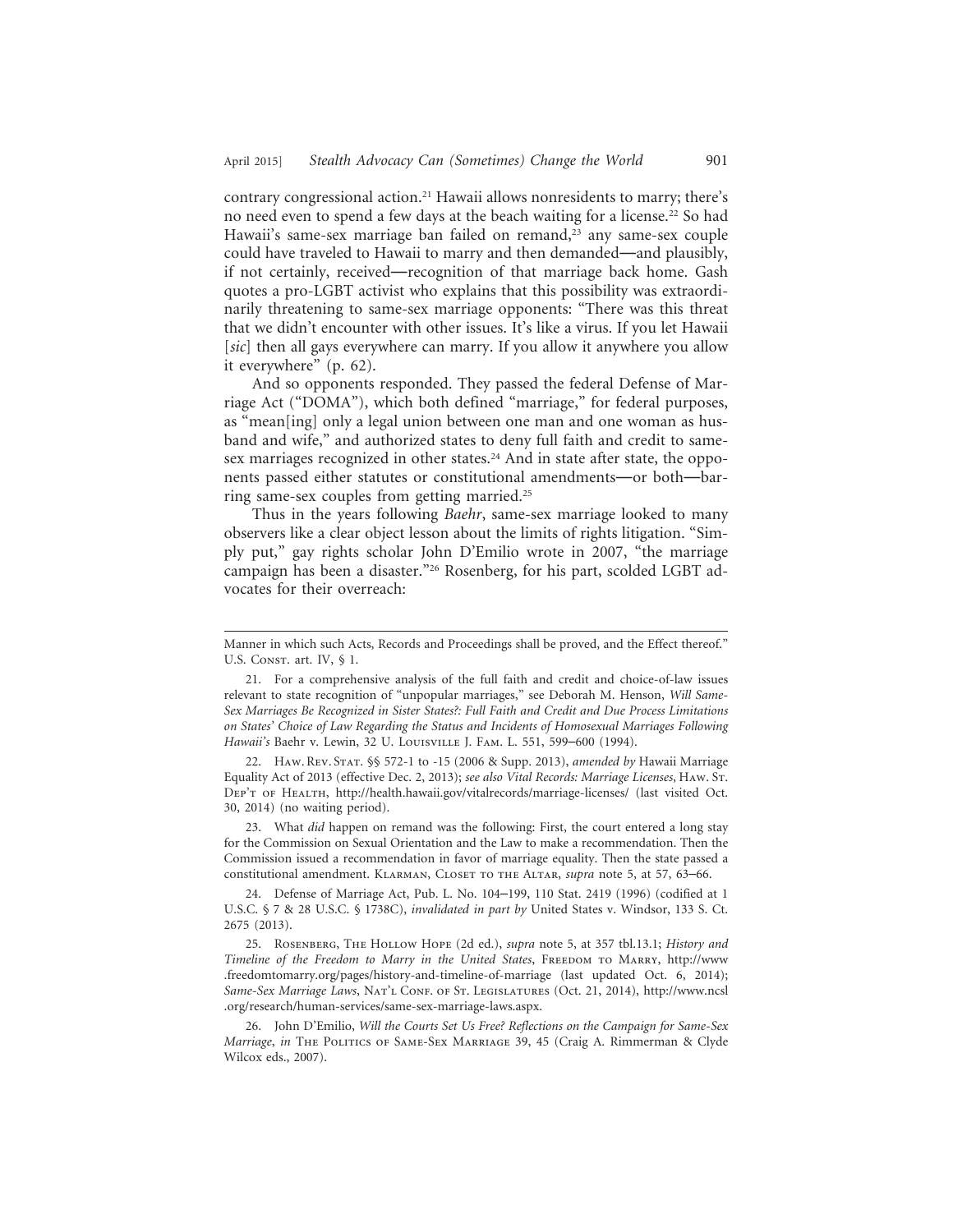Ultimately, the use of litigation to win the right to same-sex marriage lends further support to the argument that courts are severely limited in their capacity to further the interests of the relatively disadvantaged. . . . [S]uccumbing to the "lure of litigation" appears to have been the wrong move. . . . [A]fter 1996 it was clear that any further litigation victories would produce continued backlash. . . . By litigating when they did, proponents of same-sex marriage moved too far and too fast ahead of the curve, leaping beyond what the American public could bear. The lesson here is a simple one: those who rely on the courts absent significant public and political support will fail to achieve meaningful social change, and may set their cause back.<sup>27</sup>

But Rosenberg was wrong; in fact, by the time he wrote that paragraph, the tide had turned.

DOMA delivered a hard kick in the gut to LGBT equality. But it had one useful side effect for marriage-equality advocates. Section 2 provided:

No State, territory, or possession of the United States, or Indian tribe, shall be required to give effect to any public act, record, or judicial proceeding of any other State, territory, possession, or tribe respecting a relationship between persons of the same sex that is treated as a marriage under the laws of such other State, territory, possession, or tribe, or a right or claim arising from such relationship.28

This language neutralized the cross-border impact of marriage equality—it meant that states were not required to recognize same-sex marriages celebrated elsewhere. And that in turn meant that marriage-equality litigation could proceed state by state, appealing to each state's decisionmakers to think about their own state's law or policy without worrying about spillover effects. Opposition could likewise be cabined within each state, at least in part.

Whether or not this counter to the prior expansionary force of marriage recognition was a contributing cause, in 2003 the Gay & Lesbian Advocates & Defenders ("GLAD") won *Goodridge v. Department of Public Health* in Massachusetts.29 The nation's first authoritatively legal same-sex weddings took place on May 17, 2004, creating an astounding array of feel-good images of weddings and broadcasting a joyous, deeply nonthreatening vision of same-sex marriage, as the PTA moms next door and the nice men down the street populated wedding photos that were splashed across newspapers and websites.30 Evan Wolfson, one of the nation's leading marriage-equality

29. 798 N.E.2d 941 (Mass. 2003).

<sup>27.</sup> Rosenberg, The Hollow Hope (2d ed.), *supra* note 55, at 419.

<sup>28.</sup> Defense of Marriage Act § 2.

<sup>30.</sup> For a sliver of the galleries of wedding photos posted that day, see *Mass. Marks First Day of Legalized Same-Sex Marriage*, Bos. Globe (May 18, 2004), http://www.bostonglobe .com/metro/2004/05/17/mass-marks-first-day-legalized-same-sex-marriage/lG0ZI0A2SG54q9 Hww4lPDK/picture.html. My view that the Massachusetts weddings and the pictures they generated were part of the normalization of same-sex marriage, and therefore very much a force for marriage equality, is not universally held. Klarman, for example, thinks the same events elicited backlash: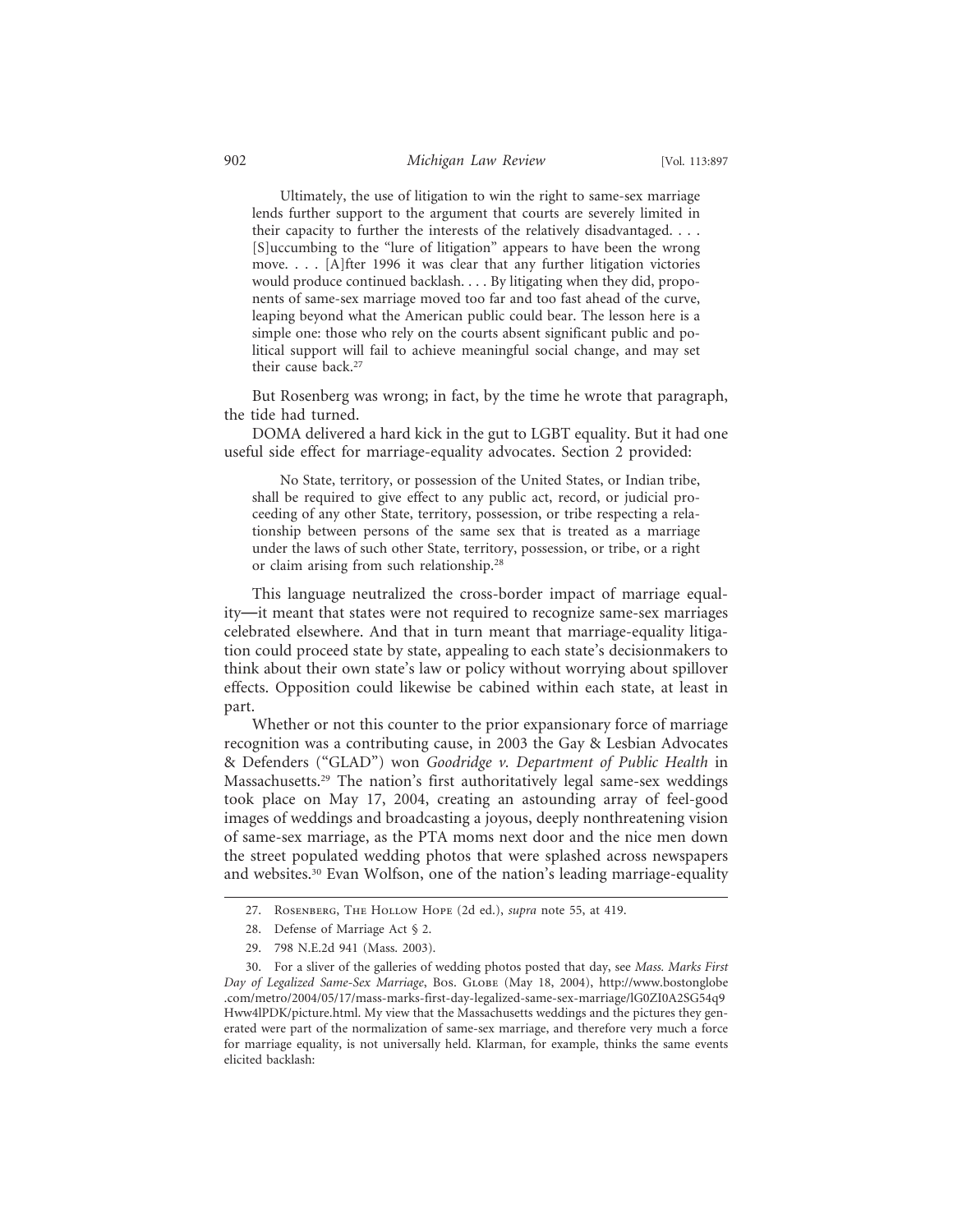advocates, explained that what was so important about that day in Massachusetts was "[g]etting people married, making it real. Real families, real couples, really married."31 The impact of May 17, Wolfson suggested, was magnified because the legitimacy of those weddings was "unquestionable, undistracted, pure."32

What has triumphed over backlash in the marriage-equality campaign is the changing public will.33 And among the pressures that induced that change was the extraordinary public nature of the fight. By now, the triumph of marriage equality seems inevitable.<sup>34</sup> As of February 2015, samesex marriage is lawful in thirty-five states and the District of Columbia, home states to 64 percent of Americans.<sup>35</sup> In nine of those states, marriage equality was achieved by legislation, in three by referendum, in five by state court litigation, and in the remainder by federal litigation.<sup>36</sup> In 2013, in *United States v. Windsor*, the Supreme Court struck down DOMA's ban on federal recognition of state-sanctioned same-sex marriages.37 In the two years since, dozens of state and federal trial courts around the country have

Klarman, Closet to the Altar, *supra* note 5, at 175 (footnote omitted). There's no question that Election Day 2004 was a very bad day for marriage equality. *See, e.g.*, Sarah Kershaw, *Constitutional Bans on Same-Sex Marriage Gain Widespread Support in 10 States*, N.Y. Times, Nov. 3, 2004, at 9, *available at* http://www.nytimes.com/2004/11/03/politics/campaign/03gay .html. But even if the hard antiequality forces were galvanized by the events in Massachusetts, so too were the proponents of equality, and the views of the previously ambivalent, skeptical middle moved toward marriage equality. *See, e.g.*, Thomas M. Keck, *Beyond Backlash: Assessing the Impact of Judicial Decisions on LGBT Rights*, 43 Law & Soc'y Rev. 151, 159–75 (2009).

31. Daniel R. Pinello, America's Struggle for Same-Sex Marriage 186 (2006) (quoting an interview with Wolfson).

32. *Id.* Similar galleries of wedding photos from San Francisco, three months prior, were also joyous, but I think less normalizing because Mayor Gavin Newsom's decision to have his city hall issue marriage licenses to same-sex couples was nonauthoritative, unlike the *Goodridge* decision. *See id.* at 73–90 (describing the San Francisco "Winter of Love"). Those marriages were later declared invalid. Lockyer v. City & Cnty. of S.F., 95 P.3d 459 (Cal. 2004).

34. Except as otherwise cited, the information in this paragraph is tallied from the very useful state-by-state guide posted at *States*, Freedom to Marry, http://www.freedomtomarry .org/states/ (last updated Jan. 19, 2015).

35. *Id.*

36. *Id.*

Even at a time when polls showed a majority of Americans supporting civil unions, focus groups still evidenced great discomfort with the idea of homosexuality and visceral revulsion toward an advertisement showing gays or lesbians kissing.

The weddings inspired by *Goodridge* elicited the same reaction as that advertisement. Though these weddings were paid for by gay rights supporters, they did the work of opponents.

<sup>33.</sup> *See* Justin McCarthy, *Same-Sex Marriage Support Reaches New High at 55%*, Gallup (May 21, 2014), http://www.gallup.com/poll/169640/sex-marriage-support-reaches-newhigh.aspx.

<sup>37. 133</sup> S. Ct. 2675 (2013).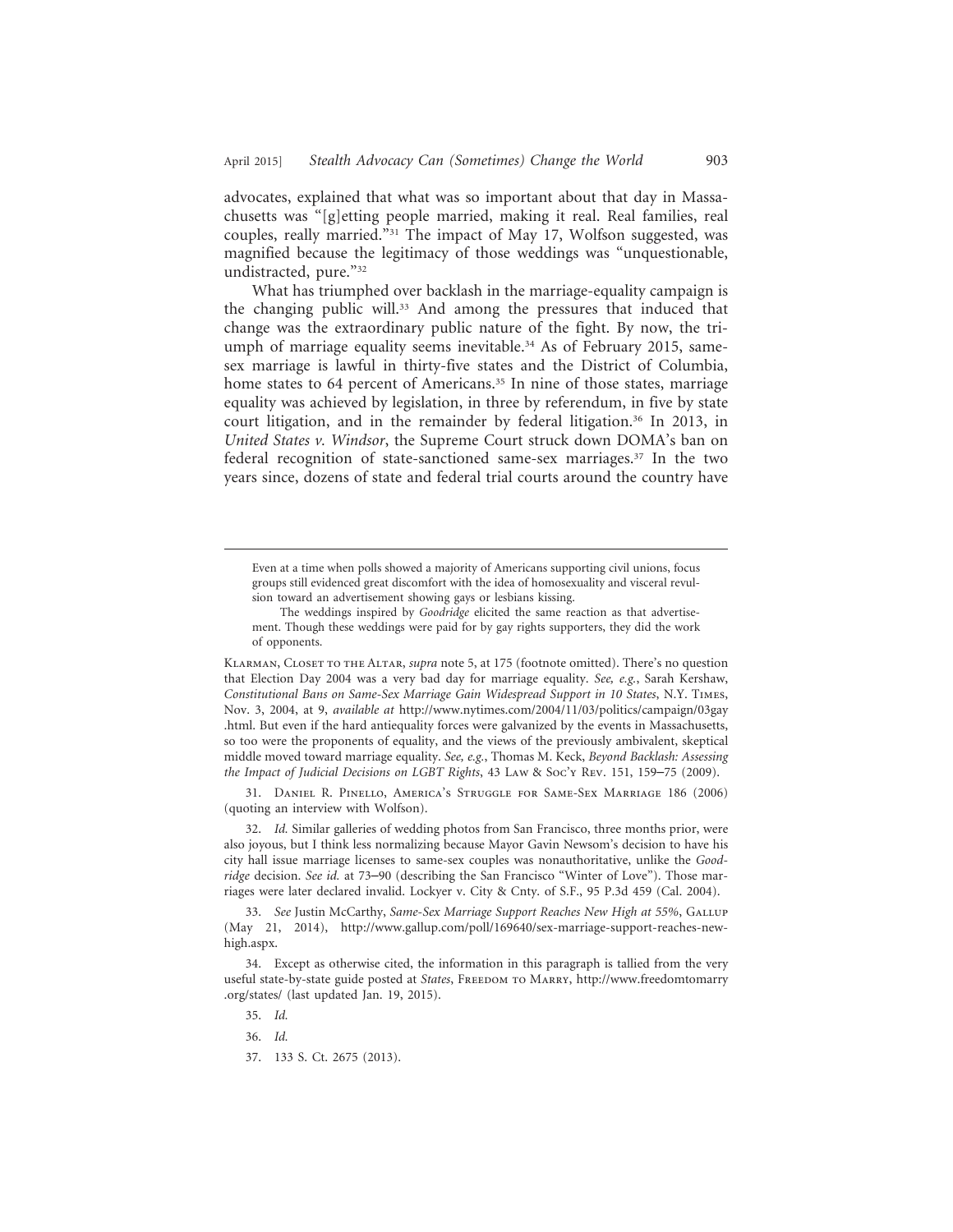found state bans on same-sex marriage unconstitutional—with only rare decisions coming out the other way, so far.38 In the federal courts of appeals, the score thus far is five to one in favor of marriage equality—the Sixth Circuit stands alone.39 The Supreme Court denied review in a first round of petitions for certiorari, but granted review of the Sixth Circuit's cases in January; arguments will likely occur in April.<sup>40</sup> Even if the Court, against current predictions, agrees with the Sixth Circuit, the next stage of the march toward equality is aided by public opinion: 55 percent of the American public—and 78 percent of people from ages 18 to 29—support samesex marriage.<sup>41</sup>

The account just provided is, at this point, close to conventional wisdom. (I lay a bit more stress than some other observers on the positive impact of the weddings in May 2004.) But Gash has a good deal to add.

First, she describes a parallel advocacy effort, to assist gay and lesbian parents. This story is far less familiar than the high-visibility marriage campaign. Gash's account begins fifty years ago, when lesbian and gay parents fought for custodial access to their own children that their divorcing spouses sought to deny them (pp. 97–98). Cases prior to the 1960s were, she explains, "largely unsupportive of gay and lesbian parents."42 Beginning in the mid-1960s, however, "the tides against gay and lesbian parents seemed to (at least marginally) shift" (p. 98). A key precedent, Gash explains (p. 98), was *Nadler v. Superior Court*, in which a California trial court held that "[t]he homosexuality of plaintiff as a matter of law constitutes her not a fit or proper person to have the care, custody and control of . . . the minor child of the parties hereto."43 In 1967, the California Court of Appeal reversed, emphasizing that custodial judgments about children's best interests were *not* a matter of law but of fact.<sup>44</sup> Lesbian mothers and gay fathers, in other words, must have a chance to demonstrate their fitness as parents (p. 98).

40. *DeBoer*, 772 F.3d 388, *cert. granted*, 83 U.S.L.W. 3315 (U.S. Jan. 16, 2015) (No. 14- 571).

<sup>38.</sup> Robicheaux v. Caldwell, 2 F. Supp. 3d 910 (E.D. La. 2014); Borman v. Pyles-Borman, No. 2014CV36, 2014 WL 4251133 (Tenn. Cir. Ct. Aug. 5, 2014).

<sup>39.</sup> *Compare* DeBoer v. Snyder, 772 F.3d 388 (6th Cir. 2014) (upholding state bans on same-sex marriage), *cert. granted*, 83 U.S.L.W. 3315 (U.S. Jan. 16, 2015) (No. 14-571), *with* Latta v. Otter, 771 F.3d 456 (9th Cir. 2014), Baskin v. Bogan, 766 F.3d 648 (7th Cir. 2014), *cert. denied*, 135 S. Ct. 316 (2014), Bostic v. Schaefer, 760 F.3d 352 (4th Cir. 2014), *cert. denied*, 135 S. Ct. 308 (2014), *and sub nom.* McQuigg v. Bostic, 135 S. Ct. 314 (2014), Kitchen v. Herbert, 755 F.3d 1193, 1223 (10th Cir. 2014), *cert. denied*, 135 S. Ct. 265 (2014), *and* Bishop v. Smith, 760 F.3d 1070 (10th Cir. 2014), *cert. denied*, 135 S. Ct. 271 (2014) (all striking down state same-sex marriage bans or nonrecognition of out-of-state same-sex marriages).

<sup>41.</sup> *See* McCarthy, *supra* note 33.

<sup>42.</sup> P. 98. Gash cites, for example, *Commonwealth ex rel. Bachman v. Bradley*, 91 A.2d 379, 380–82 (1952), in which the court denied even limited visitation to a divorced father because of his "homosexual tendencies," which would risk exposing "children in [his] custody . . . to improper conditions and undesirable influences."

<sup>43.</sup> Nadler v. Superior Court, 63 Cal. Rptr. 352, 353 (Ct. App. 1967) (per curiam) (internal quotation marks omitted).

<sup>44.</sup> *Id.* at 354.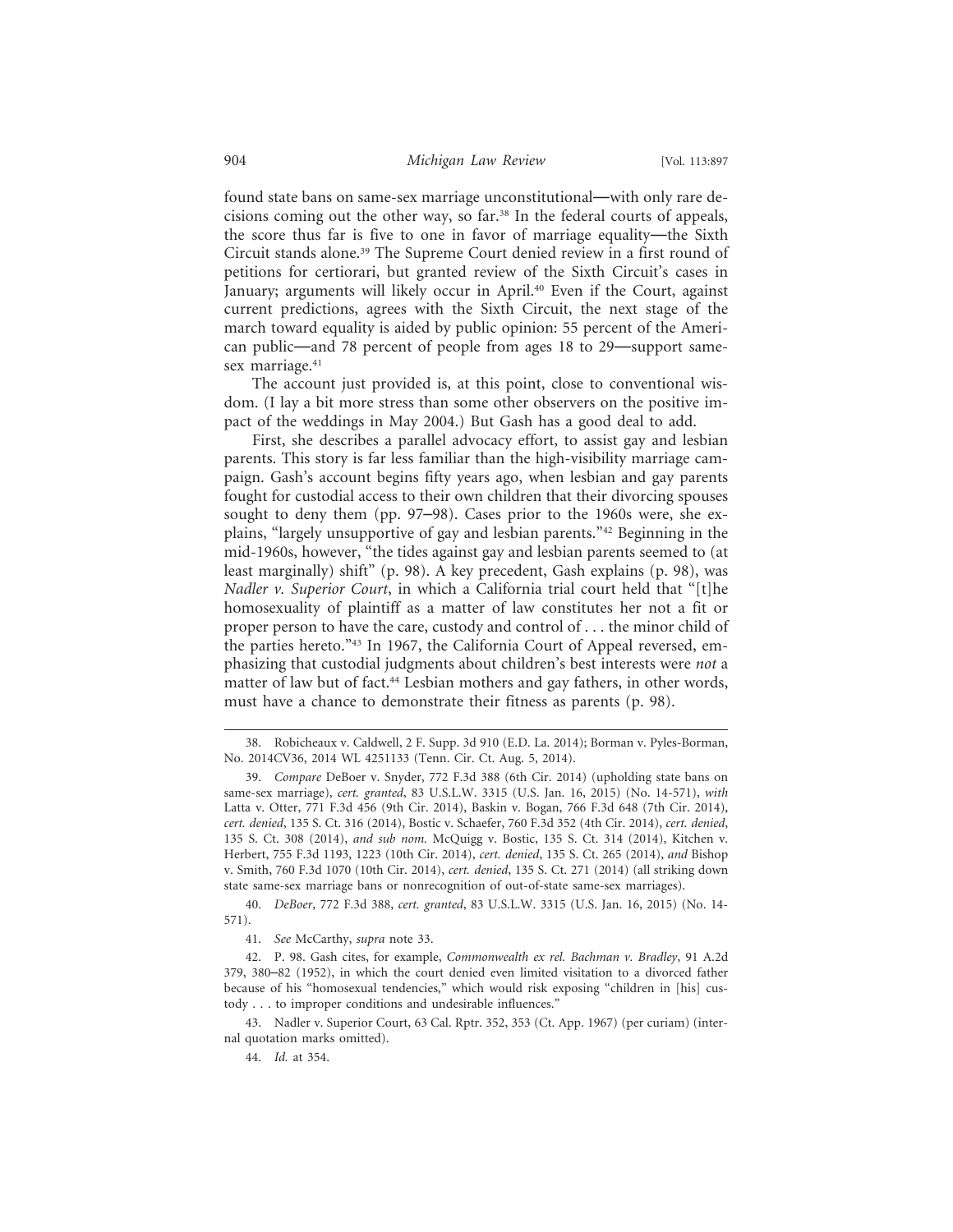For the next two decades or even longer, an important aspect of representing lesbians (especially) and gay men<sup>45</sup> was trying to use the space that *Nadler* and subsequent cases created to help those clients maintain custody of their children. Gash argues that this posture "required the parenting movement to adopt three approaches" (p. 99):

First, the very nature of these disputes—individual spousal disputes involving children, which were handled in family court on a case-by-case basis helped to keep even the victories off the public radar. . . .

Second, these early cases placed homosexuality on trial. Typically at issue in these trials is the simple contention that either a gay or lesbian parent cannot properly perform their parental duties *because* of their homosexuality, or that exposure to homosexuality would harm the child. . . . To defend their clients . . . in many cases, advocates encouraged judges to look beyond their client's sexual orientation to see their skills and contributions as a parent. . . . [A]dvocates focused on establishing the irrelevance [of] a parent's sexual orientation when determining questions of custody. . . .

Third, and relatedly, the risks associated with these cases—that a parent-child relationship could be legally severed—in some ways contained and constrained legal advocates to use arguments that had previously been made in other parenting arenas. . . . [A]dvocates attempted to base their arguments on family law doctrines established in cases involving heterosexual parents. In downplaying, for instance, the relevance of sexuality, advocates relied on the more universal application of the "best interest of the child" standard . . . . Cases concerning parents in interracial relationships . . . provided precedent in some instances for courts to reject categorical arguments of social opprobrium when resolving custody disputes, and instead employ a case-by-case approach to determine the best interests of the child. . . . In many ways, the structure of family law—its implicit caseby-case philosophy, its focus on privileging children's welfare above all other interests, and the considerable discretion granted to family and other lower court justices in considering how to determine the "best interests of the child"—make it an ideal platform for expanding the rights of an unpopular minority group without awakening an intense public countermovement. (pp. 99–102)

The next phase of parenting advocacy began in the mid-1980s, as samesex people and couples sought to formalize their parenting arrangements using single, joint, and second-parent<sup>46</sup> adoptions (p. 102). This was, Gash argues, "stealth" advocacy: adoptions "were legalized in intimate family court settings with little attention beyond family and friends" (p. 102). Sometimes even other judges didn't know what was occurring. A same-sex

<sup>45.</sup> Parenting by LGBT persons has long been concentrated among women; even today, women comprise 72 percent of the LGBT adults who are raising children. Gary J. Gates, *LGBT Parenting in the United States* 4 (2013), *available at* http://williamsinstitute.law.ucla.edu/wpcontent/uploads/LGBT-Parenting.pdf (reporting results from the Gallup Daily Tracking Survey, June–September 2012).

<sup>46.</sup> Second-parent adoptions allow one member of a couple to adopt a child who is already the legal son or daughter of the other member of the couple.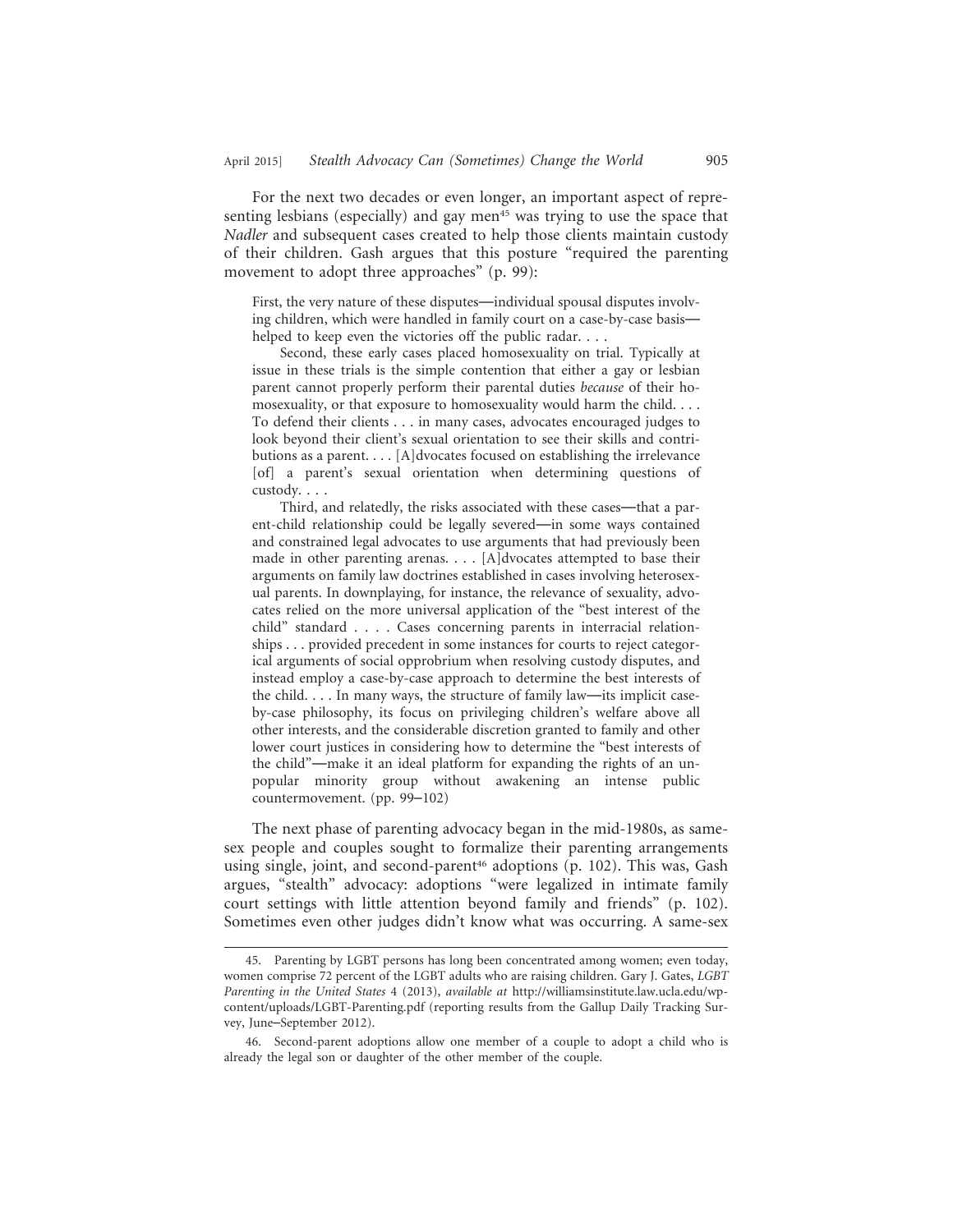parenting advocate and scholar told Gash that, in Vermont, "[m]any of the family court judges in the state kept the decisions to themselves without realizing that their colleagues were granting them as well. It was only during an annual retreat that a few of them admitted to recognizing the adoptions" (p. 102). Between 1985 and the early 2000s, Gash recounts, second-parent adoptions were approved in many states—today, at least thirty states support same-sex parenting (p. 131), but it remains hard to tally "because these cases occur largely outside of public view" and sometimes county by county (p. 95).

The resulting backlash, Gash emphasizes, was minimal—but not for lack of trying by opposition groups. Significant anti-LGBT-parenting efforts took place between 2004 and 2006 in particular, but those efforts limited parenting access in only a few states (pp. 92–94). As Gash summarizes, "[d]espite dire predictions" about 2006, little changed:

Legislation died in committee. Proposed initiatives never made it to the ballot. All the while family, appellate, and state supreme courts continued to grant adoptions to and recognize the parental rights of gay and lesbian parents. To be sure, aggressive campaigns were mounted, and some came close to enactment. But few ultimately succeeded. (p. 92)

The public simply could not be roused against parenting equality in the way that it was temporarily mobilized against marriage equality.

Gash attributes the absence of parenting-equality backlash in part to the application to more recent parenting cases of "'below-the-radar' strategies" (p. 97) honed in the custody dispute cases of the 1970s and described above. The determined effort to avoid publicity, essential in divorce-related custodial disputes, was equally helpful in other parenting contexts. The consistent framing of sexual orientation as irrelevant to parenting likewise continued to be much more attractive than rights-based arguments. Gash quotes a lawyer from a high-profile gay rights organization: "There are many cases where we don't even put our name on the brief. We don't want them to misapprehend that this is a political issue—with the name of a major gay rights group on the cover. It is solely the best interest of the child" (p. 120).

Advocates scrupulously avoided shiny constitutional claims in favor of "very technical" appeals, using, for example, "statutory interpretation of adoption laws and the history of their interpretation" (p. 114; internal quotation marks omitted). In addition, Gash suggests, "[i]nitially, when adoption advocates first started advancing rights for gay and lesbian parents and when gay rights groups took up the issue—the goal was to keep the issue at the lower court level to reduce public attention" (p. 114).

In fact, although Gash does not comment on this point, she quotes one lawyer explaining that advocates' efforts were much more fine-grained than simply trying to stay in trial courts.

I make huge efforts to keep it on the down low—I go and talk to the judge who does adoptions, explain the theory, and see if the judge would be comfortable. The one time the judge wouldn't do that, he ruled against me and we had to appeal it. I do that in counties where I am not familiar. . . .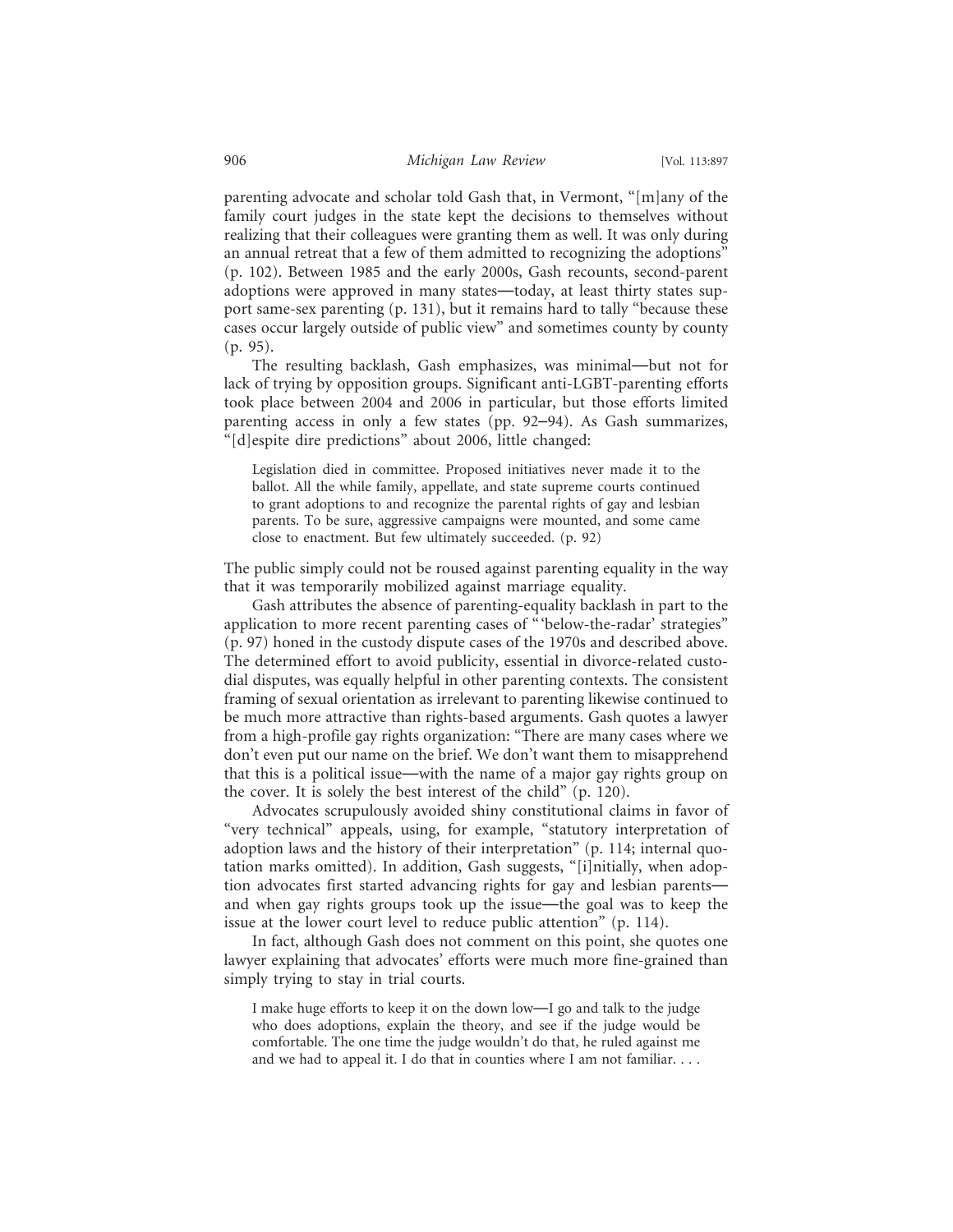That makes a really big difference. You have to take steps to keep it under the radar. I make sure to tell these judges that this is not a test case. We are not going to put you on the spot. I appreciate that you are an elected judge and I am not going to do something that will hurt you. (p. 117; internal quotation marks omitted)

Gash fails to develop this insight, but it is an important one. It's true that uncontested adoptions are particularly suited to avoiding appellate review—if the petitioning parent is approved to adopt, there's nobody to appeal. But efforts to stay below the radar are only part of the story; gay and lesbian parents seeking to adopt have often picked not just the level of the courts in which they appear but the actual judges they petition. Gash's informant explained that she aimed to "see if the judge would be comfortable" (p. 117). Presumably, if the answer were no, at least sometimes the response would be to avoid pressing the point, or simply try to find a different judge—for example, by temporarily renting a house or apartment in a county with LGBT-friendly judges in the relevant court.<sup>47</sup>

In any event, Gash emphasizes that the careful advocacy and its stealth quality were not the product of unconsidered or individual decisionmaking: "The decision to employ below-the-radar strategies when pursuing same-sex parenting litigation was not the product of a few lone advocates operating in isolation. Instead, advocates nationwide shared their strategies with each other through word-of-mouth correspondence with scholars, advocates, and judges" (p. 111). The National Center for Lesbian Rights "eventually" facilitated "more organized events and channels" (p. 111). This approach was motivated by the "hope [of] incrementally develop[ing] positive precedent without politicizing their efforts" (p. 111).

These efforts had been underway for many years before 2006, "when the opposition . . . launched their full-scale attack against same-sex parenting" (p. 111). And so by the time parenting-equality opponents really got started, they had lost the facts on the ground: thousands upon thousands of children were being raised in families ratified by thousands upon thousands of adoptions approved by hundreds of trial courts as serving the best interests of the children in question.

Of course, this kind of low-visibility and individuated litigation has its downsides. Consider what happened in Michigan—an incident Gash briefly mentions.48 In 1993, Nancy Wheeler (then Nancy Francis), a Washtenaw County trial judge, was presiding over the court where adoptions are ratified. She began to grant second-parent adoptions to same-sex couples who were foster parents.<sup>49</sup> She explained years later:

<sup>47.</sup> Interview with adoptive lesbian parent from Georgia (Aug. 25, 2014) (describing friends who pursued adoptions in Clarke County, Georgia, by means like these).

<sup>48.</sup> For documents and additional detail, see *In the Matters of Unmarried Couple Adoptions*, Civ. Rts. Litig. Clearinghouse, http://www.clearinghouse.net/detail.php?id=14052 (last visited Oct. 30, 2014).

<sup>49.</sup> Memorandum from Judge Nancy Francis to the Adoption Staff of Washtenaw Cnty. Probate Ct. (Sept. 26, 1993), *available at* http://www.clearinghouse.net/chDocs/public/PB-MI-0007-0006.pdf.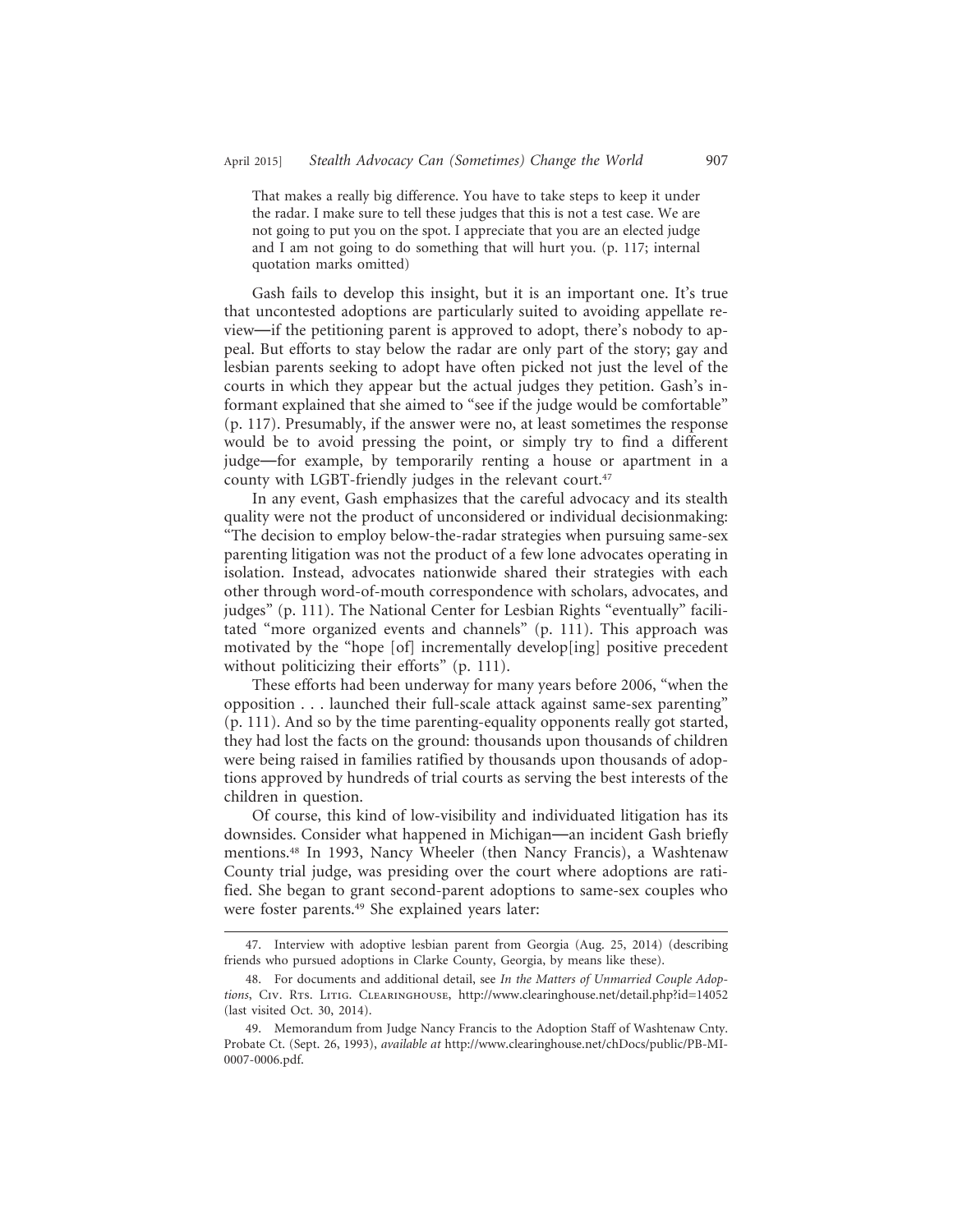I thought that it was an outrage that we encouraged and, in fact, had a lot of gay and lesbian foster parents, but didn't allow both parties to adopt the children. So, these children had been in foster care with these same parents sometimes for a number of years and then they were adopted by one.50

Judge Wheeler decided that, as paraphrased by a reporter, "if one person could be an adoptive parent, then two could."51 When Judge Donald Shelton succeeded her, he continued to approve second-parent adoptions.<sup>52</sup> In 2002, however, Chief Justice Maura Corrigan of the Michigan Supreme Court decided to put a stop to second-parent adoptions by unmarried couples. She contacted the chief judge of Washtenaw's county court and directed him to end the practice.<sup>53</sup> Judge Archie Brown complied, issuing a memo declaring, "Effective immediately the Washtenaw County Trial Court and in particular, the Juvenile Division staff, shall no longer process petitions for second parent adoptions, including any petitions that are currently pending."54 Judge Brown cited a "legal opinion from an adoption specialist" interpreting the Michigan adoption statute.55 Judge Shelton, however, pushed back, taking the position that his chief judge lacked the authority to dictate on a matter of law.56 At this point, Judge Brown took advantage of his procedural powers as chief judge and reassigned all the pending cases to himself.57 Secondparent adoptions were dead in Washtenaw County. Two years later, Michigan Attorney General Mike Cox issued an opinion stating that the statute

<sup>50.</sup> Lester Graham, *How Judges Were Stopped from Granting Two-Parent Adoptions to Gay and Lesbian Parents*, Mich. Radio (June 11, 2013, 7:00 AM), http://michiganradio.org/post/ how-judges-were-stopped-granting-two-parent-adoptions-gay-and-lesbian-parents (internal quotation marks omitted).

<sup>51.</sup> *Id.*

<sup>52.</sup> *See* Supplemental Brief in Support of Motion to Disqualify Judge at 4, *In re* Adoption Cases (Washtenaw Cnty. Trial Ct. Fam. Div. July 31, 2002), *available at* http://www.clearing house.net/chDocs/public/PB-MI-0007-0003.pdf.

<sup>53.</sup> *Id.*

<sup>54.</sup> Memorandum from Judge Archie C. Brown to Juvenile Div. Staff (June 4, 2002) [hereinafter Brown Memo], *available at* http://www.clearinghouse.net/chDocs/public/PB-MI-0007-0004.pdf.

<sup>55.</sup> *Id.* MCL § 710.24(1) provides in pertinent part: "[I]f a person desires to adopt a child . . . that person, together with his wife or her husband, if married, shall file a petition." Mich. Comp. Laws Ann.  $\S 710.24(1)$  (2012 & Supp. 2014). Judge Brown opined that "[t]he language of the statute, under any reasonable construction, cannot refer to two or more individuals unless they are married to one another." Brown Memo, *supra* note 54.

<sup>56.</sup> Supplemental Brief in Support of Motion to Disqualify Judge, *supra* note 52, at 6.

<sup>57.</sup> Reassignment Order, *In re* Unmarried Couple Adoptions (Washtenaw Cnty. Trial Ct. Fam. Div. June 20, 2002), *available at* http://www.clearinghouse.net/chDocs/not\_public/PB-MI-0007-0001.pdf; *see also In re* [ ], a minor, No. 02-143-AO/02-0144-RB (Washtenaw Cnty. Trial Ct. Fam. Div. June 21, 2002), *available at* http://www.clearinghouse.net/chDocs/public/ PB-MI-0007-0005.pdf.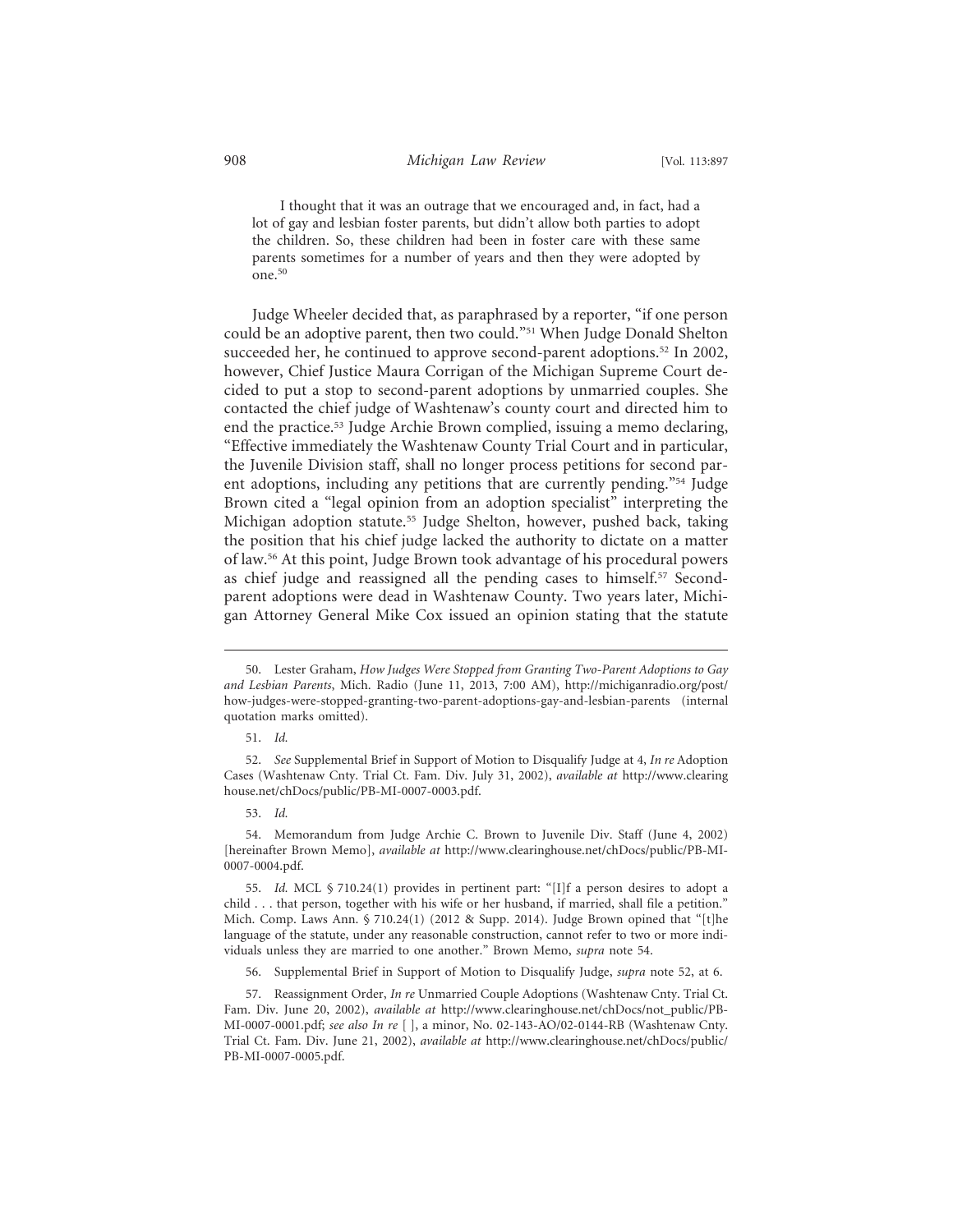disallowed joint adoption by unmarried couples.<sup>58</sup> Such adoptions apparently continued in at least one other location,<sup>59</sup> but the Washtenaw episode at least greatly reduced their number in Michigan and perhaps all but shut them down—even though the antiadoption statutory argument is far from ironclad<sup>60</sup> and similar statutory language has been read in other states to allow unmarried same-sex couples to jointly adopt children.61 No appeals were pursued in the Washtenaw cases because that would have only solidified the precedent given the expected outcome in the Michigan Supreme Court.<sup>62</sup>

Gash explains that below-the-radar gains can be easily undermined by "lapses in legal judgment" (p. 197). And while she omits to mention it, it's obvious that less stealthy interventions often benefit from ordinary procedural protections unavailable to below-the-radar litigation so reliant on individuated judicial discretion. For this and other reasons, it's clear that parenting-equality advocacy did not achieve unmitigated progress.<sup>63</sup> But much of the theorizing about social-change litigation suggests that, in forgoing the opportunity to use litigation as an organizing tool, lawyers give up

The Michigan Adoption Code, 1998 PA 474, MCL 710.21 *et seq*, provides in section 24 that adoption shall be by a person or a married couple. The Michigan Court of Appeals confirmed that "it has been held inconsistent with the general scope and purpose of adoption statutes to allow two unmarried persons to make a joint adoption." *In re* Adams, 473 N.W.2d 712, 714 (Mich. Ct. App. 1991).

*Id.* In fact, *In re Adams* dealt with a very different question: whether two persons each married to someone else could jointly adopt a child. 473 N.W.2d 712 (Mich. Ct. App. 1991).

59. *See* Usitalo v. Landon, 829 N.W.2d 359 (Mich. Ct. App. 2012) (describing one such adoption allowed in Shiawassee County in 2005 and declining to undo it).

60. My view is that Judge Brown's reading of the statute is not the best one: the text as written seems designed not to express by negative inference that unmarried couples cannot jointly adopt children but rather to make spouses necessary parties to adoption petitions, thereby avoiding situations in which one spouse adopts a child against the other spouse's desires.

61. See, for example, Del. Code Ann. tit. 13, § 903 (2009 & Supp. 2012), which states that "[a]n unmarried person or a husband and wife jointly, who are not legally separated or who are not living apart from each other, or a divorced or legally separated person," may petition to adopt, and *In re* Hart, 806 A.2d 1179, 1185 (Del. Fam. Ct. 2001), which held that "the term 'unmarried person' though stated in the singular can be read to include the plural 'unmarried persons.'" *See also* William C. Duncan, *In Whose Best Interests: Sexual Orientation and Adoption Law*, 31 Cap. U. L. Rev. 787, 801–02 (2003) (describing and challenging several courts' similar decisions).

62. Telephone Interview with Jay Kaplan, Staff Attorney for the LGBT Project, ACLU of Mich. (Sept. 2, 2014).

63. *See* pp. 94-96 (describing setbacks for parenting equality in Alabama, Kansas, and North Carolina).

<sup>58.</sup> Validity of Out-of-State Same-Sex Marriages in Michigan, Mich. Att'y Gen. Op. No. 7160 (Sept. 14, 2004), *available at* http://www.ag.state.mi.us/opinion/datafiles/2000s/op10236 .htm, *and at* 2004 WL 2096457, at \*3. The opinion was chiefly about the validity in Michigan of same-sex marriages celebrated in Massachusetts. But it included a bare two sentences on the adoption issue: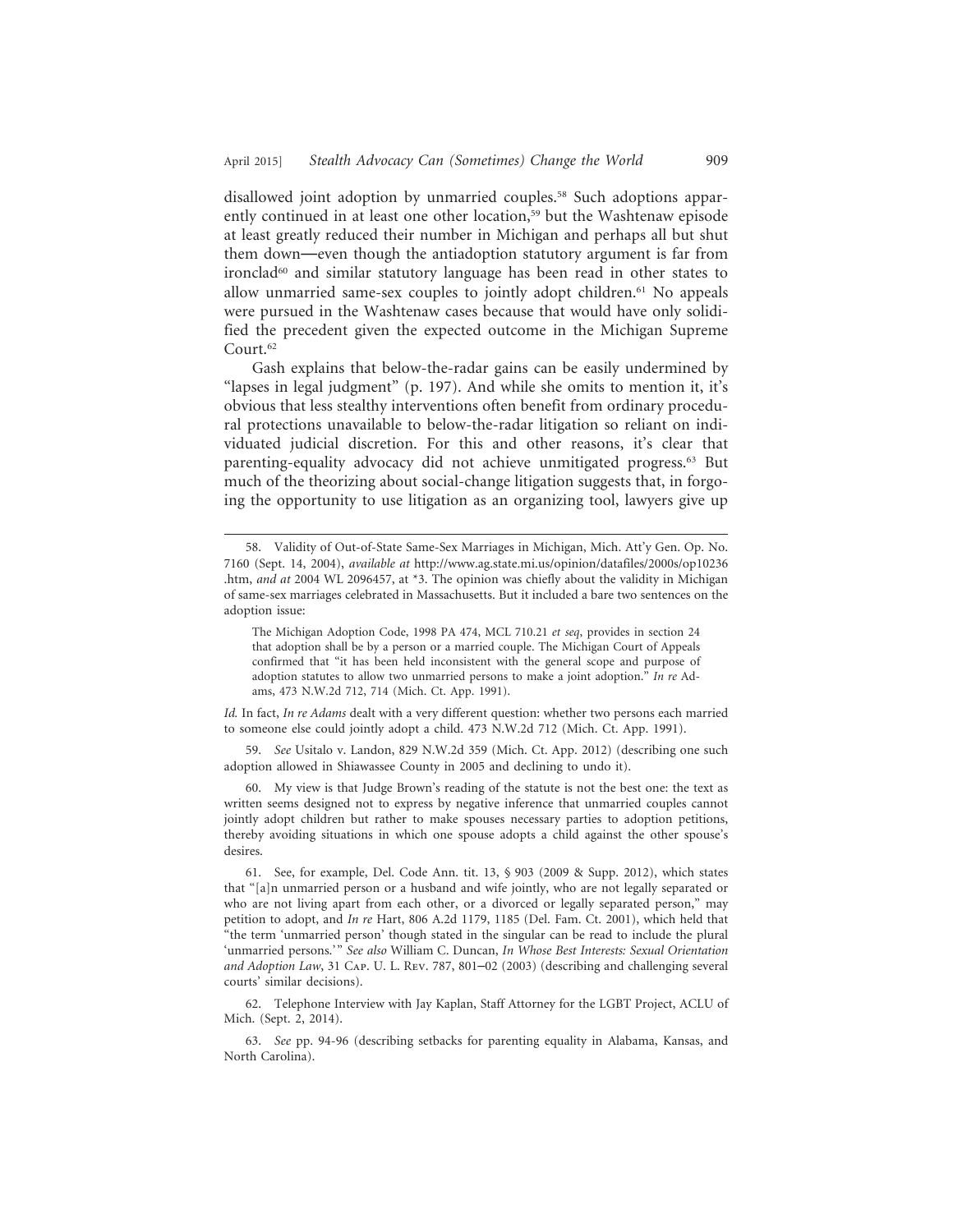on the very modality by which litigation can actually accomplish something. The parenting-equality study falsifies this hypothesis.

In fact, not only have the below-the-radar (and forum-shopping) strategies worked, to a very large extent, for parenting equality—but this parenting-equality progress is in turn proving vitally important to marriageequality advocacy. With moral or religious disapproval of LGBT persons or same-sex sex ruled out as a justification,<sup>64</sup> opponents of same-sex marriage have struggled to articulate the appropriate governmental purpose on which same-sex marriage bans must be founded in order to satisfy constitutional scrutiny. Arguments based on children's welfare were the best options available. For example, in *Windsor*, the party's brief filed in opposition to samesex marriage offers three state interests purportedly justifying state choices "either to expand the traditional definition [of marriage] to include samesex couples or retain the traditional definition."<sup>65</sup> All three focused on the best interests of children: (1) "Providing a Stable Structure to Raise Unintended and Unplanned Offspring"; (2) "Encouraging the Rearing of Children by Their Biological Parents"; and (3) "Promoting Childrearing by Both a Mother and a Father."66

Each of these arguments is premised on two empirical claims: that barring same-sex marriage leads to children being raised by different-sex couples, and that different-sex couples are better parents. Progress in the parenting-equality project—including decades of judicial best-interest and parental-fitness findings—suggests that both are factually implausible. Gash puts it this way:

Lower court rulings, then, established critical data points. The existence of a growing population of LGBT-headed families, legitimized by courts, directly challenged anti-marriage and parenting campaigns that characterized same-sex couples as either unlikely or unacceptable parents. The increasing prevalence of gay couples raising kids also elevated advocate appeals about the welfare costs and rights impingements for children if LGBT parenting or marriage opponents prevailed. (p. 34)

The existence of a growing population of LGBT-headed families, legitimized by courts, directly challenged anti-marriage and parenting campaigns

<sup>64.</sup> *See* Romer v. Evans, 517 U.S. 620 (1996); William N. Eskridge Jr., *Backlash Politics: How Constitutional Litigation Has Advanced Marriage Equality in the United States*, 93 B.U. L. Rev. 275, 321–22 (2013) ("The unmistakable message of *Romer* was that TFV [traditional family values] zealots who insisted on demonizing gay people ran the risk that judges would strike down their proposals based on *Romer*'s rejection of anti-gay 'animus' as a defensible basis for modern legislation or, as in *Romer*, voter initiatives. The politics of disgust, at least as applied to LGBT people, was thus rendered unconstitutional.").

<sup>65.</sup> Brief on the Merits for Respondent The Bipartisan Legal Advisory Group of the U.S. House of Representatives at 43, United States v. Windsor, 133 S. Ct. 2675 (2013) (No. 12-307), *available at* http://www.clearinghouse.net/chDocs/public/PB-NY-0017-0015.pdf.

<sup>66.</sup> *Id.* at 44, 47–48 (emphasis omitted).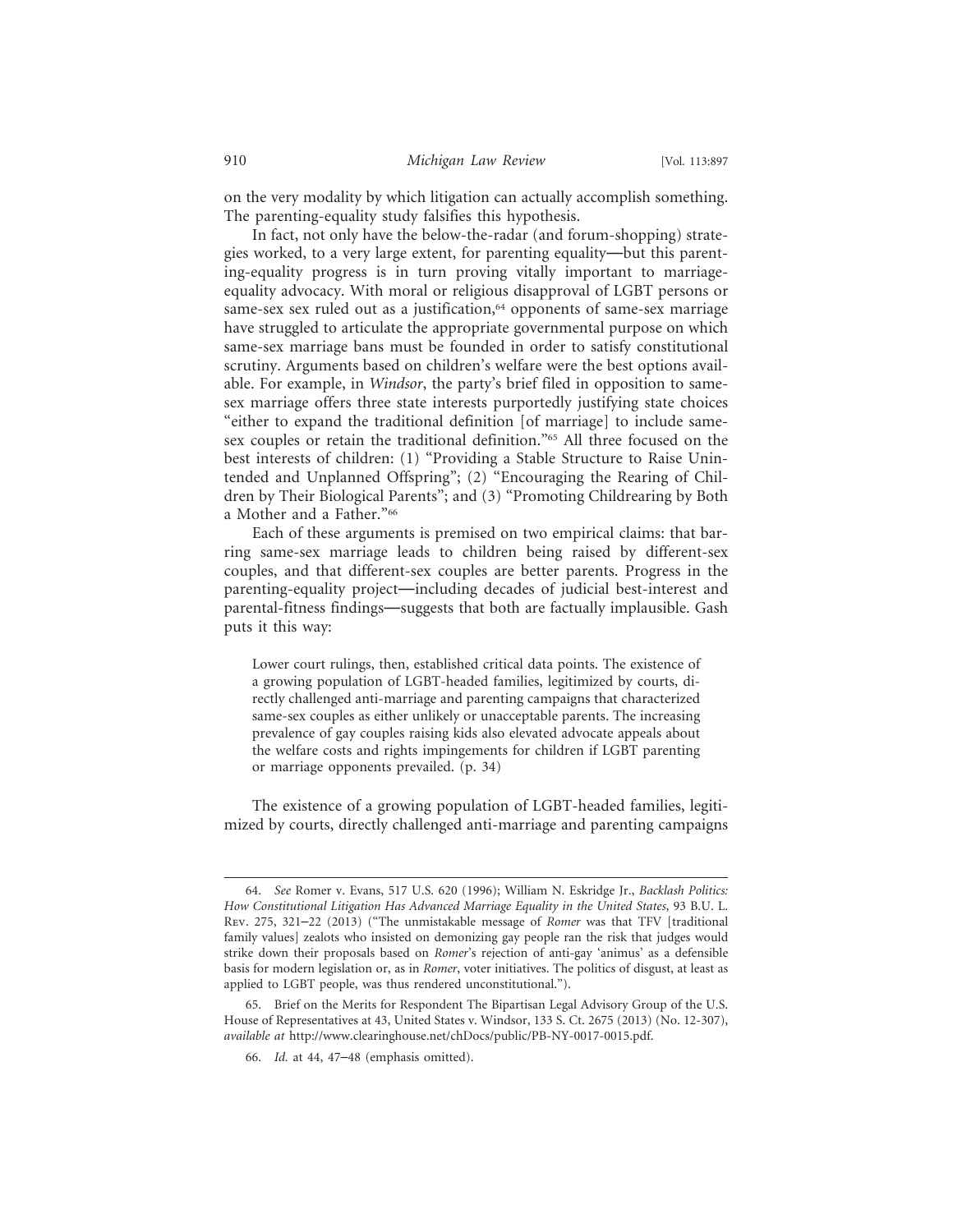that characterized same-sex couples as either unlikely or unacceptable parents. The increasing prevalence of gay couples raising kids also elevated advocate appeals about the welfare costs and rights impingements for children if LGBT parenting or marriage opponents prevailed.

In addition, parenting-equality progress has increased both the number and salience of a far less hypothetical group of children—those already being raised by same-sex couples. Consider the language Justice Kennedy used in his opinion for the Court in *United States v. Windsor* striking down DOMA:

DOMA's principal effect is to identify a subset of state-sanctioned marriages and make them unequal. . . . The differentiation demeans the couple, whose moral and sexual choices the Constitution protects, and whose relationship the State has sought to dignify. And it humiliates tens of thousands of children now being raised by same-sex couples. The law in question makes it even more difficult for the children to understand the integrity and closeness of their own family and its concord with other families in their community and in their daily lives.<sup>67</sup>

Over decades, parenting-equality efforts have rendered implausible the children's welfare arguments offered in service of same-sex marriage bans, and prioritized much more logical proequality welfare arguments. As Gash puts it, "Low-visibility gains for gay and lesbian parents . . . were used to leverage marriage equality victories" (p. 48).

II. Group Homes and the Fight for Neighborhood Access

The second story Gash tells is about group-home siting. She examines the siting practices of many of the organizations that run small congregate homes for people with developmental disabilities or mental illness, for recovering addicts, and so on. Some organizations, Gash finds, attempt a "collaborative" approach with their prospective neighbors:

Collaborative organizations work closely with city officials and community residents to make sure that all stakeholders involved in the siting decision are comfortable. These organizations go out of their way to notify neighbors of their intention to locate in their neighborhood. Collaborative organizations will also work closely with zoning officials prior to purchasing or renting the property to secure all permits, variances, and exemptions. Collaborative organizations employ a variety of tactics to gain the support of community residents, ranging from informal meetings with community members to gather feedback and provide information, to more official public hearings. (p. 174; footnote omitted)

On the opposite end of the spectrum are "stealth" organizations:

Stealth organizations will purchase or rent their properties before contacting neighbors and zoning officials. . . . [S]ome stealth operators are willing to apply for variances if required, but will only do so after securing the property. Some operators simply skirt the zoning process altogether,

<sup>67.</sup> *Windsor*, 133 S. Ct. at 2694 (citation omitted).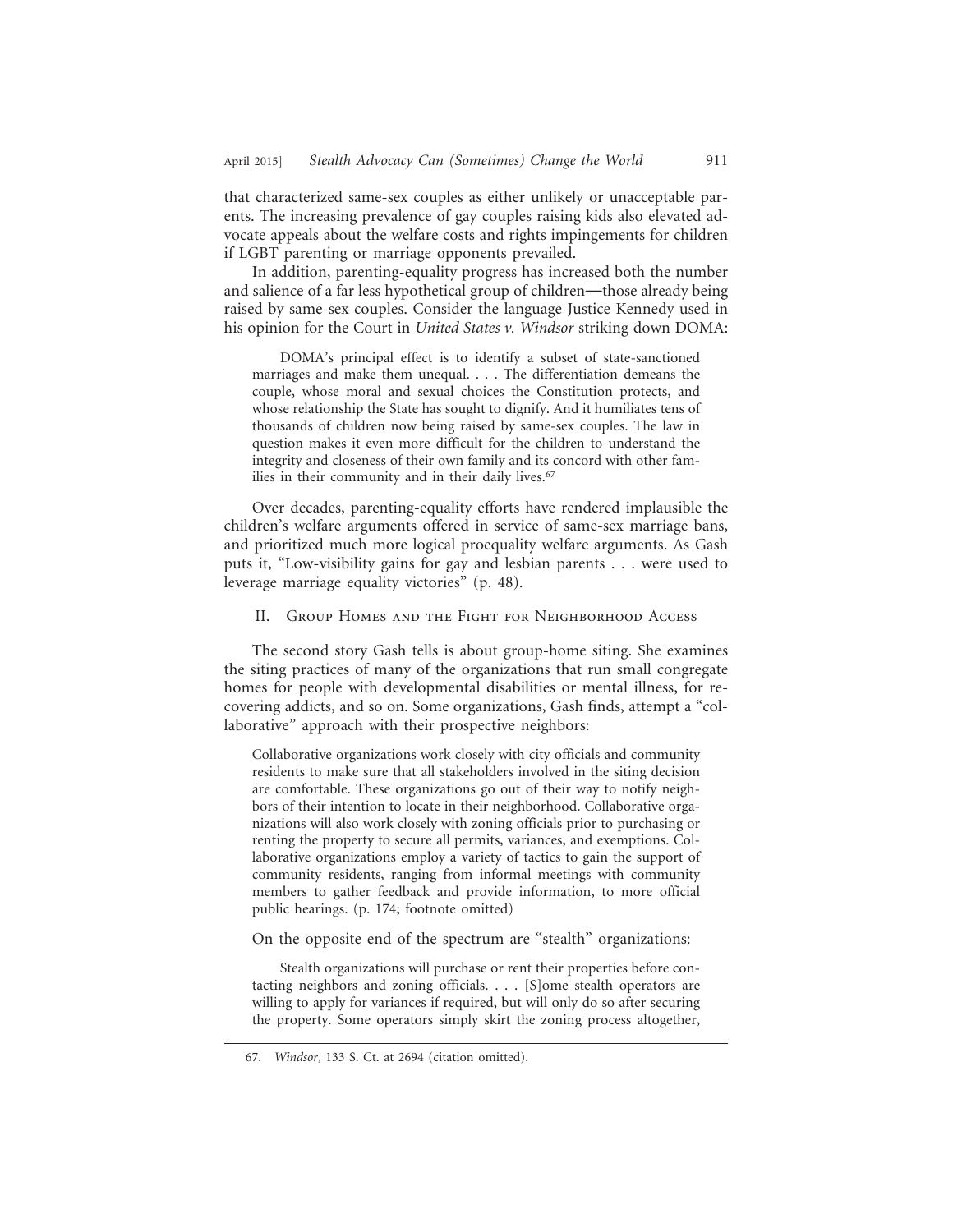arguing that the requirements are discriminatory. If forced to apply for zoning, these operators head straight to court. (p. 176)

The "stealth" playbook was pioneered by Oxford House, a network of "self run, self supported addiction recovery houses,"<sup>68</sup> which has explicitly explained its own policy: "As a matter of practice, Oxford House does not seek prior approval of zoning regulations before moving into a residential neighborhood. It considers itself no different from a biological family and its members just move into any suitable house."69 The organization's lawyer elaborated in a court hearing:

[P]ublic hearings before zoning boards has [sic] a very deleterious and detrimental effect upon the recovery of the residents. It's been our experience that neighbors who object to the presence of a group of unrelated recovering addicts and alcoholics come and forcibly object their—voice their objections to this. The residents are then singled out for I think what would be unfair public scrutiny. Many times if they are required to testify they must identify themselves. . . . And it has been our experience that when having to apply for a special use permit it creates a great deal of uncertainty and anxiety about what the future of their home will be, and the relapse rate increases as a result of those . . . .70

What Gash calls "cooperative" operators fall somewhere in between.

Gash sees the stealth approach as a below-the-radar strategy like the parenting-equality tactics she describes in earlier chapters. In the grouphome setting, the goal is to minimize and manage NIMBY-type opposition to particular group homes, depriving opponents of tactics like attempting to dissuade house sellers. And, as in the parenting-equality setting, the approach has been quite successful. Gash reports several studies indicating that stealth operators, who notify neighborhoods only after they open a home, encounter much less opposition to their homes than organizations that notify neighborhoods in advance (p. 181–82). To that research base Gash adds her own study, which relies on newspaper accounts of group-home siting attempts. Her data convincingly demonstrate that stealth operators are far more successful at opening homes<sup>71</sup>:

<sup>68.</sup> Oxford House, http://www.oxfordhouse.org/userfiles/file/ (last visited Oct. 30, 2014).

<sup>69.</sup> United States v. Vill. of Palatine, 37 F.3d 1230, 1232 (7th Cir. 1994) (quoting Oxford House, Inc.'s stated policy) (internal quotation marks omitted).

<sup>70.</sup> P. 181 (quoting United States v. Vill. of Palatine, No. 93-C-2154, 1993 U.S. Dist. LEXIS 13814, at \*20 (N.D. Ill. Sept. 29, 1993)).

<sup>71.</sup> This information is adapted from Table 6.2 in *Below the Radar* (p. 183).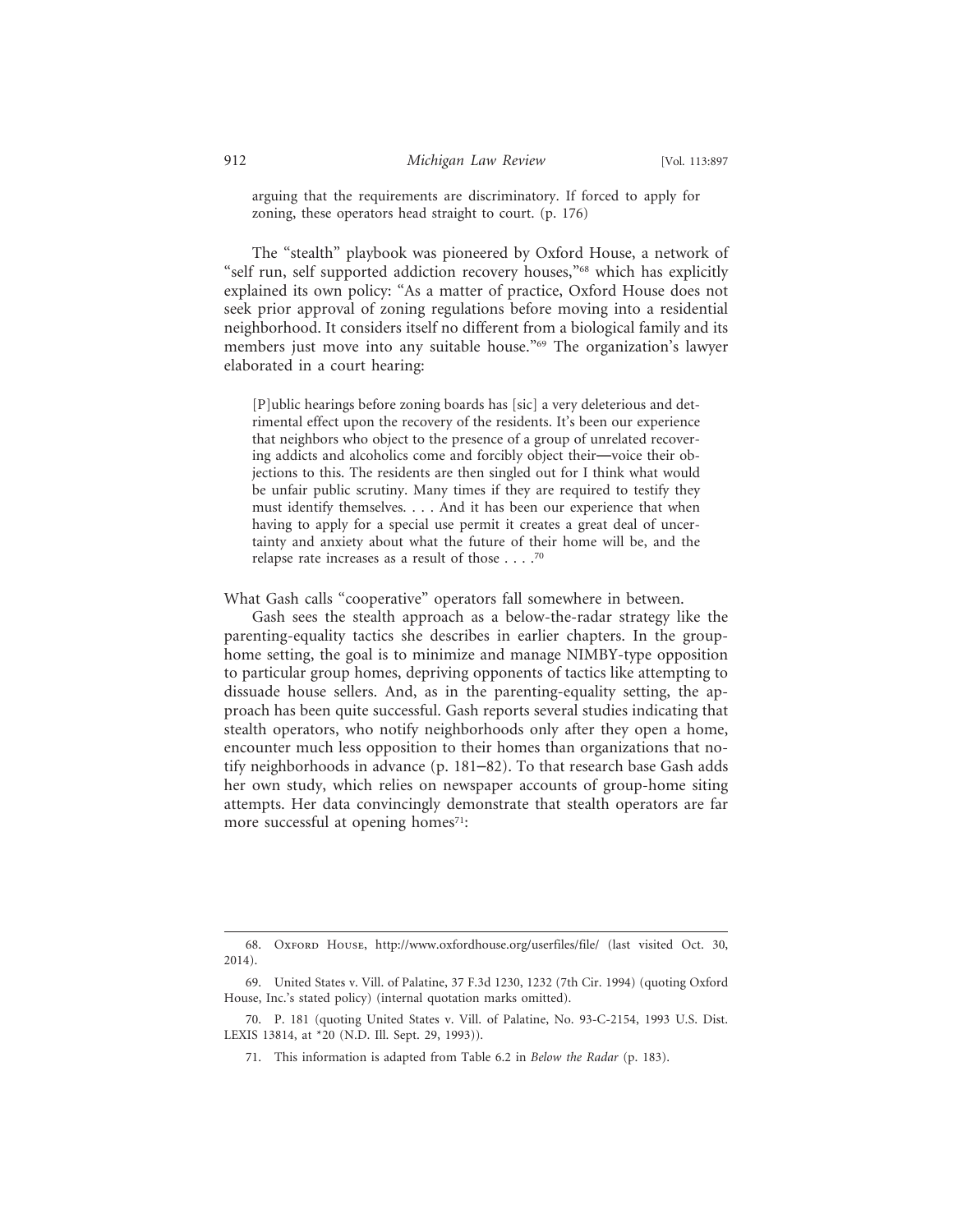| <b>Strategy</b>            | N (houses)                         | % succes |  |  |
|----------------------------|------------------------------------|----------|--|--|
| <b>DISCLOSURE STRATEGY</b> |                                    |          |  |  |
|                            | SITTING SUCCESS RATE BY GROUP-HOME |          |  |  |

# Sitting Success Rate by Group-Home

Table 1

| <b>Strategy</b> | N (houses) | % success       |
|-----------------|------------|-----------------|
| Collaborative   | 88         | 48%             |
| Cooperative     | 91         | 75%             |
| <b>Stealth</b>  | 98         | 87%             |
| Total           | 777        | 70 <sup>%</sup> |
|                 |            |                 |

#### III. Theories of Lawyering for Minority Rights

As I pointed out in the Introduction, a generation of scholarship has counseled lawyers seeking to bring about social change to use litigation as a mobilizing and organizing tool. Many lawyers themselves have grown to understand that courtroom victories are more likely to serve the values they proclaim if those victories are used to promote high-visibility politics. Indeed, as Gash explains:

Visibility has come to define our understanding of modern civil rights battles. . . . Through images, narratives, and protests the "haves" can be shaken from a stupor of complacency and become so moved by these injustices that they are willing to give up their privileged status and be catalyzed into action. . . .

. . . In the absence of vivid photographs and video footage of white police officers using billy clubs, fire hoses, and attack dogs against young student protesters, Jim Crow would have likely persisted. (p. 187)

Gash's theoretical contribution—and it is a significant one—is to add low-visibility tactics to this literature of the politics of rights. Her basic claim is compelling: "By omitting instances of low-visibility advocacy from studies of civil rights, we both underestimate how activists control public awareness in order to advance civil rights claims and overemphasize the potential for public opposition to hinder these goals" (p. 192).

The case studies on parenting equality and group-home siting demonstrate both that "below-the-radar strategies are a fixture of civil rights legal advocacy" and that they can be very effective (p. 197). Gash is persuasive, as well, in arguing that what she calls "institutional pluralism" is a key feature of the environment, and one that has received insufficient attention in the scholarship (p. 205):

The decision to litigate, for instance, is typically reached within an environment marked by institutional diversity. Rarely does one venue offer the exclusive and final word on a particular policy position. Advocates develop their legal strategies knowing full well that legal action will likely prompt a legislative, regulatory, or popular response. Likewise, from a bird's eye view, low-visibility and high-profile advocacy strategies combine—doctrinally, temporally, geographically, or institutionally—to produce a range of policy possibilities. Advocates may be able to pursue low-profile strategies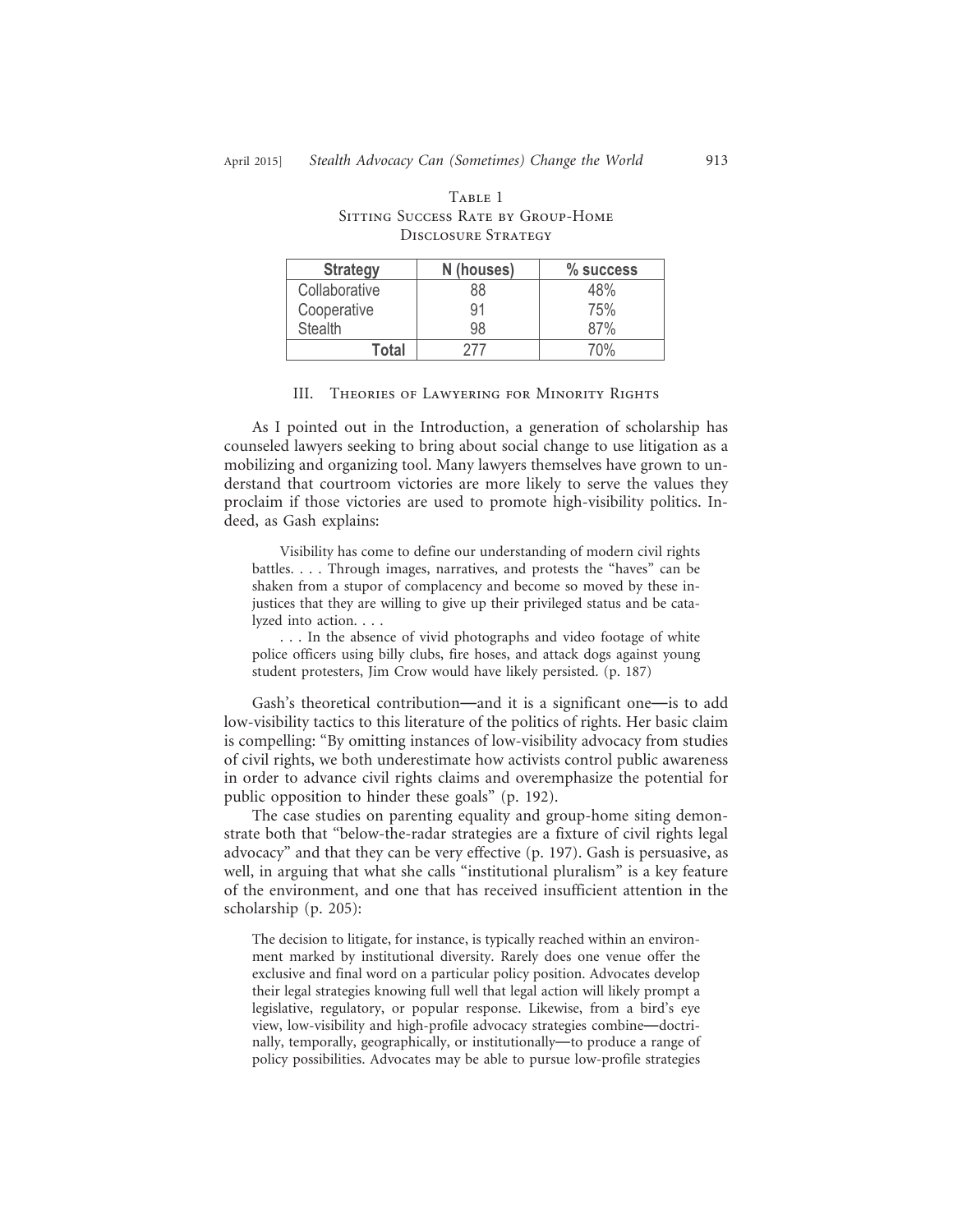and achieve meaningful gains because of public preoccupation with other policy debates. And high-profile wins may be scored on the shoulders of hidden, but no less significant, advocate battles. (pp. 205)

The many lawyers Gash describes in her case studies have a thicker playbook than the theorists who have studied their work report.

And yet even while Gash expands and complexifies the theoretical framework she has inherited, there remains a crucial gap in her account—a failure to deal with one key feature both of her case studies share. For both parenting-equality and group-home advocacy, a key strategy was to change the status quo before offering justifications. This approach is common enough to summon up a number of clichés: lawyers (and many others) talk about faits accomplis, facts on the ground, possession being nine-tenths of the law, seeking forgiveness rather than permission, and so on. The underlying point is the same: both factually and legally, it's easier to defend than to attack. As a result, parties about to enter a conflict work hard to lay claim to the status quo—the defensive position.

This insight applies in a variety of settings—and it can lead to some counterintuitive results. Consider, for example, Professor Hochschild's study of three decades of school desegregation decrees. Hochschild finds that incremental and participatory desegregation methods tend to fail, first by scaring white families into finding alternatives to desegregated schools and then by giving them time to put those alternatives in place.72 Rapid and extensive desegregation orders, by contrast, changed the facts on the ground, increasing the cost, in money and disruption, of white flight to white families and demonstrating at least to some of those families that the new status quo was more attractive than they had feared.<sup>73</sup> Accordingly, less incremental decrees substantially outperformed more incremental ones, in terms of actually integrating public schools.74

The "facts-on-the-ground" insight sheds additional light on both of Gash's case studies. Changing the facts on the ground obviously describes the basic approach of the "stealth" group-home operators; one of them even told Gash that "it is much better to ask for forgiveness than to beg for permission" (p. 166). Buying property on the quiet is a time-honored way to improve one's bargaining position as to that property's use. And by moving in, group-home residents become real neighbors, potentially far less threatening than hypothetical people with disabilities, addictions, or similar issues. In other words, it may be *possession*, not stealth, that decreased backlash for these homes.

In the parenting-equality case study, the facts-on-the-ground point appears similarly vital. First, one contributor to LGBT successes seems to have been that those seeking parental rights were already acting as parents,

<sup>72.</sup> Jennifer L. Hochschild, The New American Dilemma: Liberal Democracy and School Desegregation 46–91 (1984).

<sup>73.</sup> *Id.*

<sup>74.</sup> *Id.*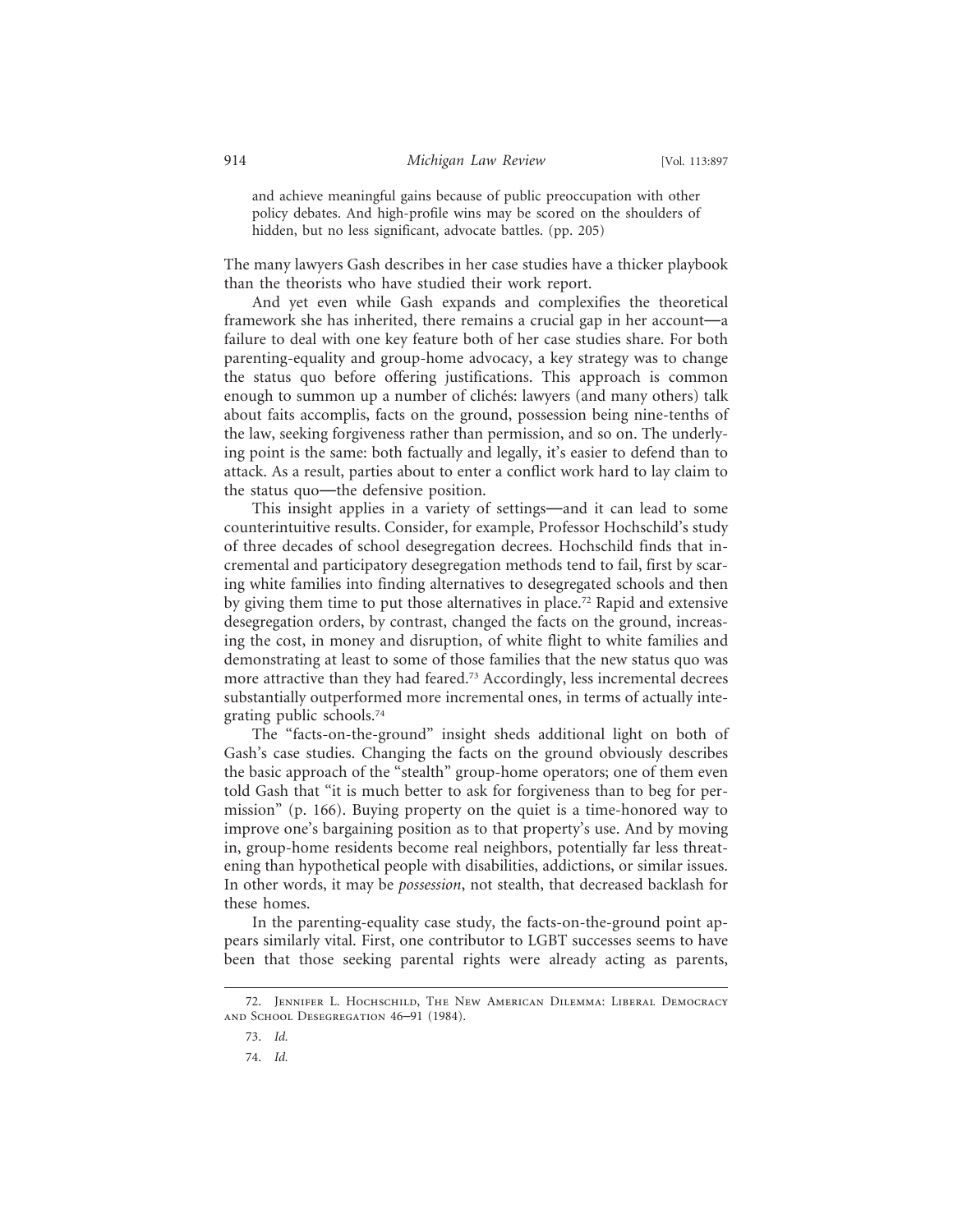whether as parents of their own biological children seeking to avoid custodial loss or as de facto parents of their foster children or their partners' children.75 Second, Gash tells us that advocates worked hard to stay out of appellate courts because such courts are higher profile than district courts (p. 49). There are, however, other reasons to avoid appellate courts. Compared to trial courts—and especially compared to trial courts where litigants have some ability to pick their judges, as in the courts that hear adoption matters—appellate courts are not just more conspicuous. They are also more dangerous and less predictable. Appellate judges are chosen from a broader pool, with judge-selection practices far less susceptible to odds-enhancing techniques. Accordingly, Gash's informants found it prudent to risk appellate review only after the accumulation of proadoption trial court practice—and only after thousands of children were being raised by court-approved gay and lesbian adoptive parents (p. 114–15). Gash explains that in Vermont, for example, the state supreme court addressed second-parent adoption only "because one probate court judge strategically refused to grant an adoption petition filed by a lesbian couple in order to encourage its review (and its validation) by the state's highest court. The judge felt the timing was right."76

Similarly, Gash quotes one attorney in California who recounted the movement's approach as working "to keep it quiet and get as many granted at the trial level before getting an appellate decision. In California, this was twenty years after gays had been adopting. Approximately 20,000 kids would be impacted" (p. 115; internal quotation marks omitted). Thus, another way of characterizing Gash's evidence on appeal-avoidance would be to emphasize not the potential for backlash if the public found out what was going on but advocates' efforts to gain a status-quo advantage before risking their cause in front of a *judicial* audience that might well be less friendly.

A final way in which the facts-on-the-ground lens sharpens the parenting-equality case study is that, as Gash explains but does not really theorize, the parenting-equality victories changed facts that proved crucial in decision of the marriage-equality cases. These parenting-equality victories demonstrated the parental fitness of same-sex couples and increased the number and salience of children raised by such couples.

For all its keen insights, *Below the Radar* would have been enriched by some analysis of the interaction between stealth tactics and facts-on-theground tactics. For example, are stealth tactics useful only when they can contribute to a fait accompli? And how are they different from other similar efforts to gain a status-quo advantage, such as the very public decrees that Hochschild champions? And so on. This point should not detract from the

<sup>75.</sup> *See* p. 103.

<sup>76.</sup> P. 115. The case in question must have been *In re Adoptions of B.L.V.B. & E.L.V.B.*, 628 A.2d 1271 (Vt. 1993).